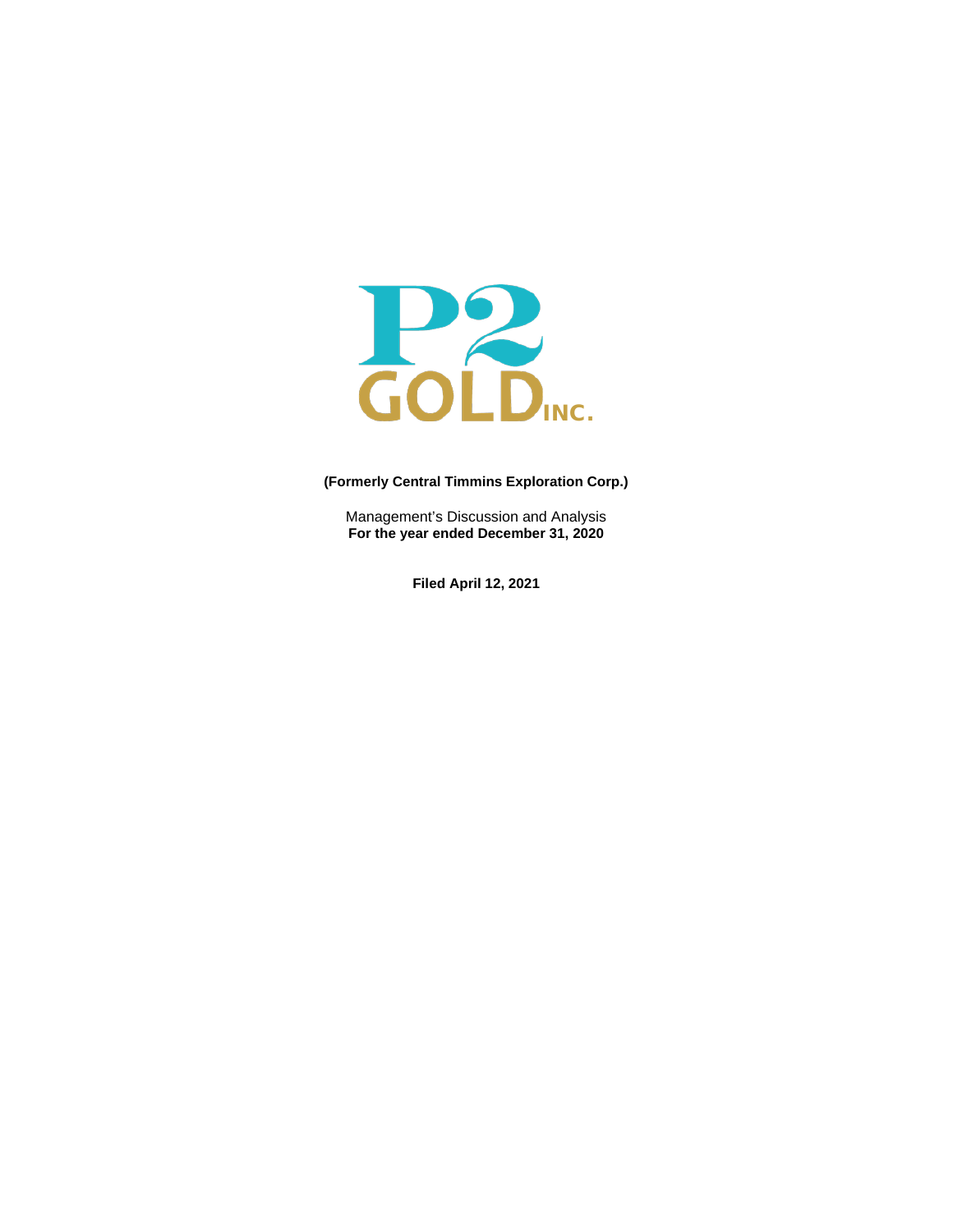



*Management's discussion and analysis (MD&A) relates to the performance, financial condition and future prospects of P2 Gold Inc. (formerly Central Timmins Exploration Corp.) ("P2 Gold" or the "Company"). This MD&A should be read in conjunction with the audited financial statements for December 31, 2020 and related notes, prepared in accordance with International Financial Reporting Standards ("IFRS"). All figures are in Canadian dollars unless stated otherwise. Readers are cautioned that the MD&A contains forward-looking statements that are not historical in nature and involves risks and uncertainties. Forward-looking statements are not guarantees as to P2 Gold's future results as there are inherent difficulties in predicting future results. Accordingly, actual results could differ materially from those expressed or implied in the forward-looking statements. This discussion addresses matters we consider important for an understanding of our financial condition and results of operations as of April 9, 2021 and for the year ended December 31, 2020.*

This MD&A was authorized for issuance by the Board of Directors of the Company on April 9, 2021

## **Description of Business**

The Company is a junior mining, exploration and development company engaged in the acquisition, exploration and development of mineral resource properties primarily in British Columbia, Canada and the western United States. The Company was formed under the *Canada Business Corporations Act* as Central Timmins Exploration Corp. on November 10, 2017 by articles of incorporation. On August 31, 2020 the Company concurrently changed its name to P2 Gold Inc. and filed Articles of Amendment to continue its incorporation under the *Business Corporations Act* (British Columbia).

The Company does not hold any interests in producing or commercial mineral deposits. The Company has no production or other material revenue. There is no operating history upon which investors may rely. Commercial development of any kind will only occur in the event that sufficient quantities of mineral resources containing economic concentrations of minerals are discovered. If, in the future, a discovery is made, substantial financial resources will be required to establish mineral resources and/or mineral reserves. Additional substantial financial resources will be required to develop mining and processing facilities for any mineral resources and/or mineral reserves that may be discovered. If the Company is unable to finance the establishment of mineral reserves or the development of mining and processing facilities it may be required to sell all or a portion of its interest in such property to one or more parties capable of financing such development.

Additional information is accessible at the Company's website [www.p2gold.com](http://www.p2gold.com/) or through the Company's public filings a[t www.sedar.com](http://www.sedar.com/) .

As at April 9, 2021, the directors and officers of the Company are:

| Joe Ovsenek     | Chairman, President, Chief Executive Officer and Director |
|-----------------|-----------------------------------------------------------|
| Marcus Chalk    | Director                                                  |
| Neville Dastoor | Director                                                  |
| Michelle Romero | Executive Vice President and Director                     |
| Olav Langelaar  | Director                                                  |
| Ron MacDonald   | Director                                                  |
| Ken McNaughton  | Chief Exploration Officer and Director                    |
| Tom Yip         | <b>Chief Financial Officer</b>                            |
| Marien Segovia  | <b>Corporate Secretary</b>                                |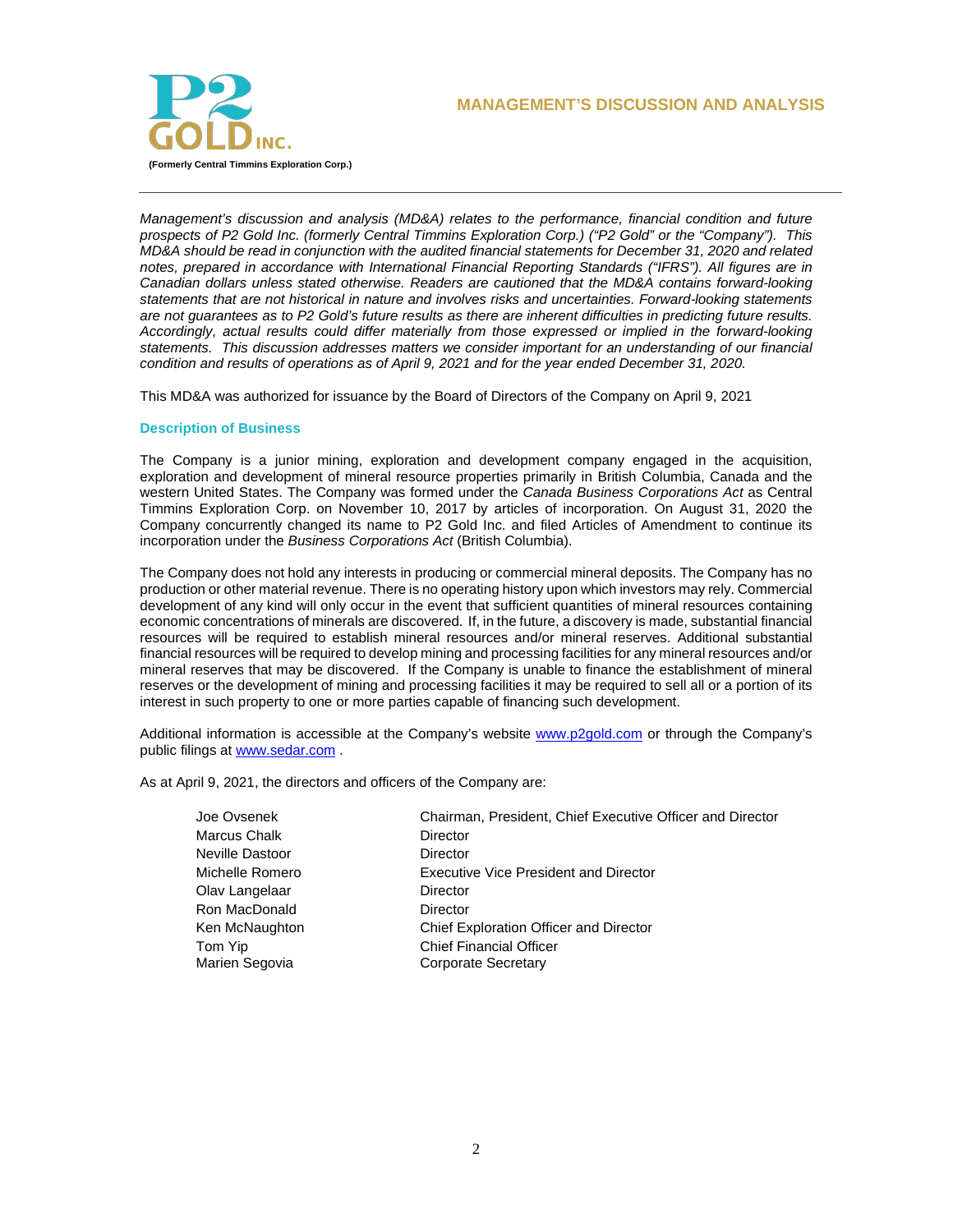

### **Business Outlook**

The Company commenced a strategic review process in the fourth quarter of 2019 and, as a result of the review, appointed Joseph Ovsenek as President and Chief Executive Officer in May 2020. With the appointment of new management, the Company has changed its exploration focus to British Columbia, Canada and the western United States, has acquired precious metal exploration properties in this region and commenced exploration.

### **Covid-19 Pandemic**

During the year, there was a global outbreak of COVID-19 ("Coronavirus"). P2 Gold's business, operations and financial condition, and the market price of its common shares, could be materially and adversely affected by the outbreak of epidemics or pandemics or other health crises, including the outbreak of COVID-19. To date, there have been a large number of temporary business closures, quarantines and a general reduction in consumer activity in a number of countries including Canada and the United States. The outbreak has caused companies and various international jurisdictions to impose travel, gathering and other public health restrictions. While these effects are expected to be temporary, the duration of the various disruptions to businesses locally and internationally and the related financial impact cannot be reasonably estimated at this time. Similarly, the Company cannot estimate whether, or to what extent, this outbreak and the potential financial impact may extend to countries outside of those currently impacted. Such public health crises can result in volatility and disruptions in the supply and demand for metals and minerals, global supply chains and financial markets, as well as declining trade and market sentiment and reduced mobility of people, all of which could affect commodity prices, interest rates, credit ratings, credit risk, share prices and inflation.

The risks to P2 Gold of such public health crises also include risks to employee health and safety, a slowdown or temporary suspension or reduced availability of services and contractors of operations in geographic locations impacted by an outbreak, increased labour and fuel costs, regulatory changes, political or economic instabilities or civil unrest. At this point, the extent to which COVID-19 will or may impact the Company is uncertain and these factors are beyond the Company's control; however, it is possible that COVID-19 and its related impacts may impact the Company's ability to raise additional funds in the short term, and over a longer term may have a material adverse effect on the Company's business, results of operations and financial condition and the market price of its common shares.

## **Operational Highlights**

The following paragraphs provide an analysis of the financial condition of the Company, results of operations, trends, events, uncertainties, and industry and economic factors that affect the Company's performance for the year ended December 31, 2020.

Total exploration and evaluation costs were \$3,918,523 for the year ended December 31, 2020 compared to \$1,223,863 for the year ended December 31, 2019. The Company has commenced exploration and evaluation on the properties acquired in the Pacific Northwest Region of North America after completing the strategic review and repositioning process.

As at December 31, 2020, the Company had 29,518,331 common shares outstanding. On January 9, 2020 the Company consolidated its outstanding common shares on a 6:1 basis.

As at December 31, 2020, the Company's cash position was \$1,634,964 (2019 - \$570,337). On November 18, 2020 the Company closed a non-brokered private placement for gross proceeds of \$1.424 million. In closing the Private Placement, the Company issued 3.56 million units (the "Units") of the Company at a price of \$0.40 per Unit for gross proceeds of \$1.424 million. On July 28, 2020 the Company announced the closing of a non-brokered private placement for aggregate gross proceeds of \$3.5 million. In closing the private placement, the Company issued 4.6 million non-flow-through units (the "Units") of the Company at a price of \$0.50 per Unit for gross proceeds of \$2.3 million and 2.0 million flow through common shares (the "FT Shares") in the capital of the Company at a price of \$0.60 per FT Share for gross proceeds of \$1.2 million. On April 16, 2020 the Company also closed a non-brokered private placement for aggregate gross proceeds of \$500,000 (the "Offering"). The Offering consisted of the sale of 10,000,000 common shares of the Company at a price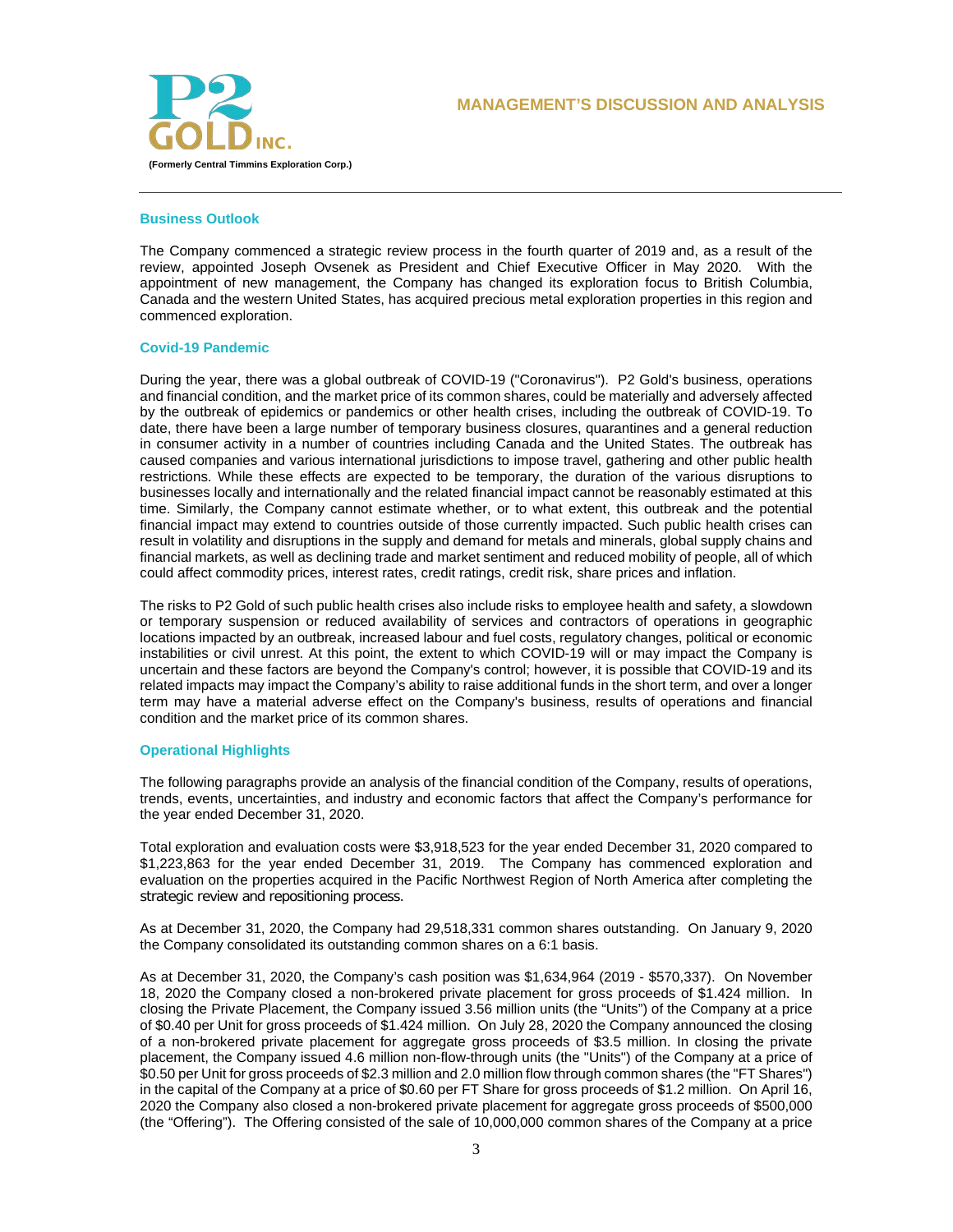

of \$0.05 per commons share for aggregate gross proceeds of \$500,000.

## **Key Activities for the year ending December 31, 2020**

On January 10, 2020 the Company announced that at the special meeting of shareholders held on January 9, 2020, a special resolution was passed by shareholders authorizing and approving an amendment to the Corporation's articles to affect a consolidation (the "Share Consolidation") of the issued and outstanding common shares of the Company. Subsequent to the special meeting, the Board of Directors elected to proceed with the Share Consolidation on the basis of one (1) post-consolidation Common Share for every six (6) pre-consolidation common shares. All references to the number of shares, option and warrants and per share amounts have been retroactively restated to reflect the consolidation.

Upon completion of the Share Consolidation, the number of post-consolidation common shares issued and outstanding was 8,558,331 (on a non-diluted basis). Any fractional common share resulting from the Share Consolidation will be rounded down to the nearest whole number and any such fractional interest will be cancelled without consideration. The Share Consolidation was approved by the TSX Venture Exchange on January 14, 2020, and the common shares started trading on the TSX Venture Exchange on a consolidated basis at the opening of trading on January 14, 2020, under the symbol "CTEC".

On April 16, 2020 the Company closed a non-brokered private placement of 10,000,000 common shares of the Company at a price of \$0.05 per share for aggregate gross proceeds of \$500,000. All securities issued are subject to a four month and one day hold period under applicable securities laws, expiring on August 16, 2020. Joseph Ovsenek, the newly appointed Company Board director participated in the Offering and held 10.8% of the Company's common shares outstanding after the close of this Offering.

On April 16, 2020, Mr. Charles Gryba resigned as a director and President and Chief Executive Officer of P2 Gold, Mr. Gryba will continue his relationship with P2 Gold as a technical consultant. On May 7, 2020 the Company announced the appointment of Joseph Ovsenek to the positions of President and CEO and Chairman of the Board of Directors and the appointment of Mr. Ron MacDonald to the Board of Directors replacing Mr. Wes Roberts who resigned as a director.

On May 14, 2020, the Company issued 585,000 stock options to certain directors, officers, consultants and service providers of the Company at an exercise price of \$0.34 expiring May 14, 2022. The Options granted are to vest as follows: (i) 34% vesting on the date of issuance; (ii) 33% vesting six (6) months following the date of issuance; and (iii) 33% vesting one (1) years following the date of issuance.

On June 9, 2020, the Company issued 200,000 stock options to certain directors, officers, consultants and service providers of the Company at an exercise price of \$0.30 expiring June 9, 2022. The Options granted are to vest as follows: (i) 34% vesting on the date of issuance; (ii) 33% vesting six (6) months following the date of issuance; and (iii) 33% vesting one (1) years following the date of issuance.

On June 11, 2020, the Company announced the signing of an option agreement (the "Silver Reef Option Agreement") with an arm's length private vendor to acquire up to a 100% interest in the Silver Reef Property located in northwest British Columbia. See "Acquisition, Exploration and Development Summary – Silver Reef Property".

On June 30, 2020, a total of 125,000 stock options expired at a weighted average price of \$0.57.

On July 2, 2020, the Company announced the signing of an option agreement (the "BAM Option Agreement") with an arm's length private vendor to acquire up to a 100% interest in the BAM Property, located within the Golden Triangle in northwest British Columbia. See "Acquisition, Exploration and Development Summary – BAM Property".

On July 9, 2020, the Company announced the signing of an option agreement (the "Todd Creek Option Agreement") with ArcWest Exploration Inc. ("ArcWest"), an arm's length TSX Venture Exchange listed company, to acquire up to a 70% interest in the Todd Creek Property, located within the Golden Triangle in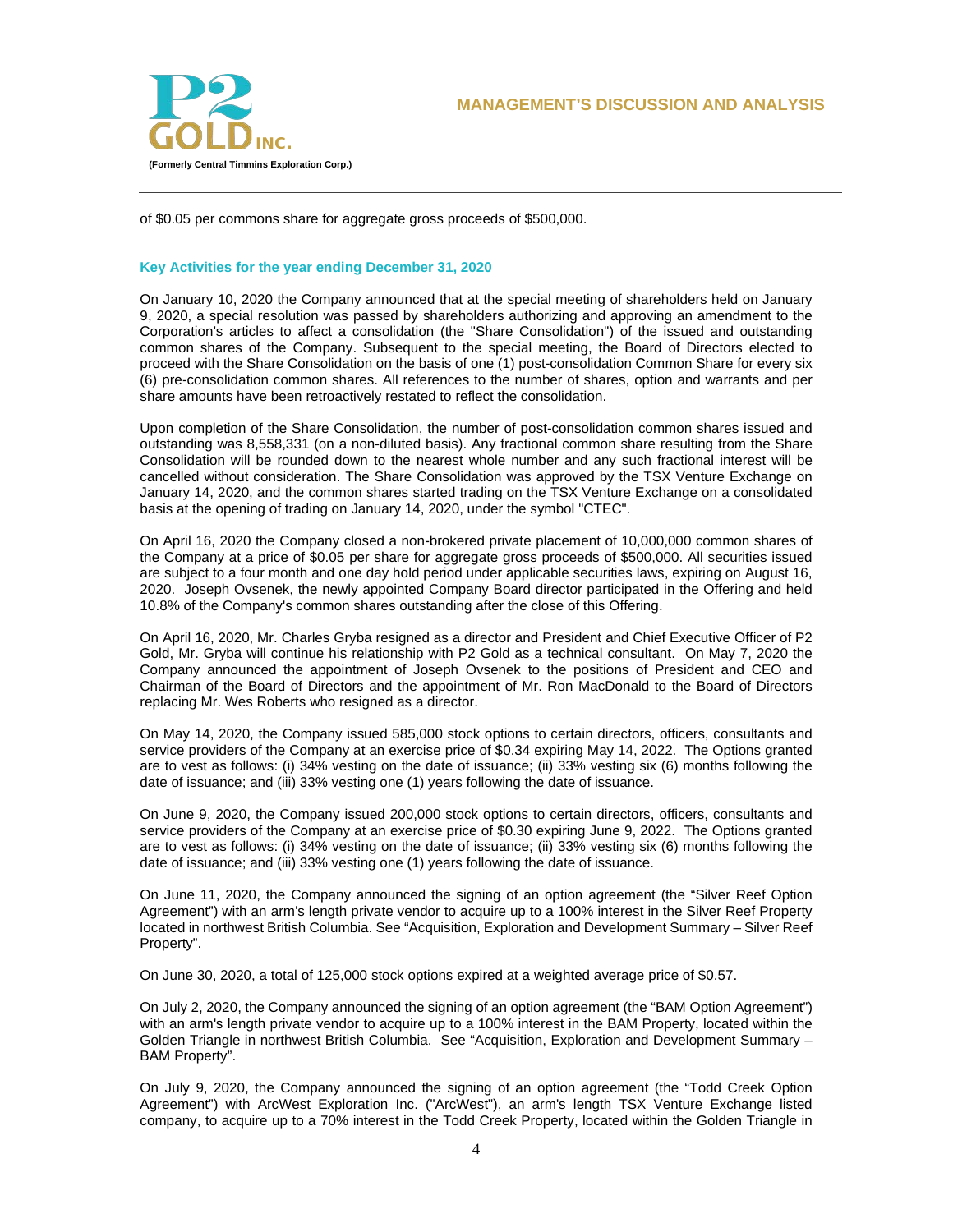

northwest British Columbia. See "Acquisition, Exploration and Development Summary – Todd Creek Property".

On July 10, 2020, the Company announced the signing of a mineral lease and option agreement (the "Stockade Mineral Lease and Option Agreement") with Bull Mountain Resources LLC ("BMR"), an arm's length private company, to lease a 100% interest in the Stockade Property located in southeastern Oregon. See "Acquisition, Exploration and Development Summary – Stockade Property".

On July 28, 2020, the Company announced the closing of a non-brokered private placement (the "Private Placement") (see news releases dated July 14, 2020 and July 17, 2020) for gross proceeds of \$3.5 million. In closing the Private Placement, the Company issued 4.6 million non-flow-through units (the "Units") of the Company at a price of \$0.50 per Unit for gross proceeds of \$2.3 million and 2.0 million flow through common shares (the "FT Shares") in the capital of the Company at a price of \$0.60 per FT Share for gross proceeds of \$1.2 million. See "Liquidity and Capital Resources".

On September 10, 2020, the Company signed a mineral lease and option agreement (the "Lost Cabin Option Agreement") with La Cuesta International, Inc. ("La Cuesta"), an arm's length private company, to lease a 100% interest in the Lost Cabin property located in south central Oregon (the "Lost Cabin Property"). See "Acquisition, Exploration and Development Summary – Stockade Property".

On November 12, 2020, the Company announced the appointment of Ken McNaughton to its Board of Directors.

On November 18, 2020 the Company announced the closing of a non-brokered private placement ("Private Placement") (*See New Release dated November 18, 2020*). In closing the Private Placement, the Company issued 3.56 million units (the "Units") of the Company at a price of \$0.40 per Unit for gross proceeds of \$1.424 million. Each Unit consists of one common share in the capital of the Company and one common share purchase warrant (a "Warrant"). Each Warrant entitles the holder to purchase one additional common share in the capital of the Company at an exercise price of \$0.65 per common share for a period of two years from the date of issue (the "Expiry Time"), provided that, if after four months from the date of issue, the closing price of the common shares of the Company on the Exchange is equal to or greater than \$1.00 for a period of 10 consecutive trading days at any time prior to the Expiry Time, the Company will have the right to accelerate the Expiry Time of the Warrants by giving notice to the holders of the Warrants by news release or other form of notice permitted by the certificate representing the Warrants that the Warrants will expire at 4:30 p.m. (Vancouver time) on a date that is not less than 15 days from the date notice is given.

The proceeds of the Private Placement will be used to fund exploration expenditures and for general corporate purposes. In connection with the Private Placement, the Company paid finder's fees of an aggregate of \$19,080 to Haywood Securities Inc. and Canaccord Genuity Corp., representing 6% of the proceeds raised from subscriptions by certain placees.

On December 4, 2020, the Company announced the appointment of Tom Yip as Chief Financial Officer of the Company and the resignation of Chris Hopkins as Chief Financial Officer and the resignation of John Sullivan as a director of the Company. On January 28, 2021, the Company announced the appointment of Michelle Romero to its Board of Directors and as Executive Vice President and the appointment of Ken McNaughton as Chief Exploration Officer.

### **Key Activities Subsequent to December 31, 2020**

On January 29, 2021, pursuant to its Stock Option Plan, the Company granted stock options to an officer and certain consultants of the Company to purchase an aggregate of 175,000 common shares in the capital of the Company at an exercise price of \$0.52 per share which expire on January 27, 2023.

On February 23, 2021 the Company entered into an agreement with Borealis Mining Company, LLC ("Waterton"), an indirect, wholly-owned subsidiary of Waterton Precious Metals Fund II Cayman, LP to acquire all of the assets that comprise the Gabbs Project located on the Walker-Lane Trend in the Fairplay Mining District of Nye County, Nevada (the "Transaction"). The closing of the Transaction remains subject to the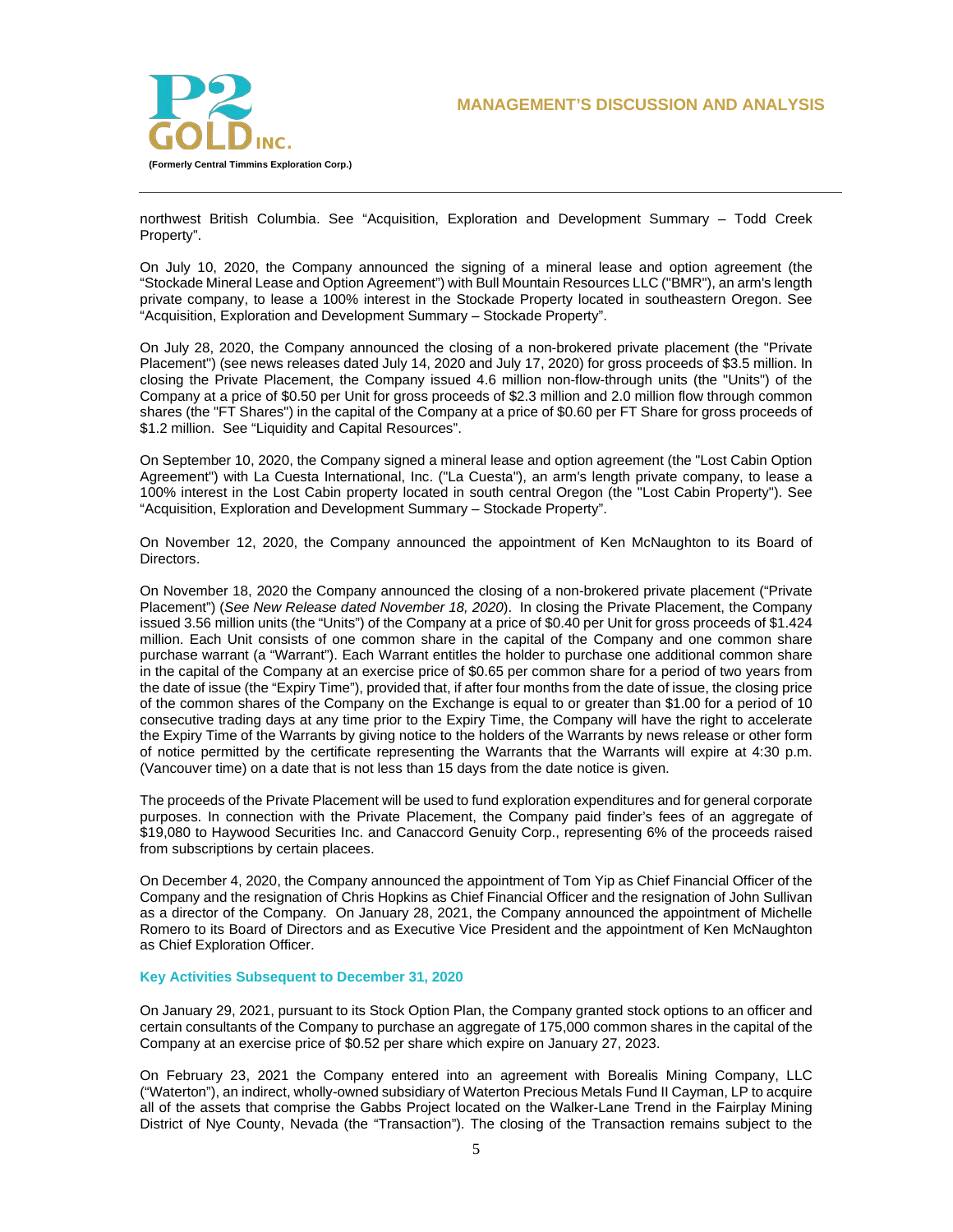

satisfaction of customary closing conditions for a transaction of such nature, including acceptance by the TSX Venture Exchange (the "Exchange") and the completion of the Gabbs Private Placement (defined below). The Transaction will be an arm's length transaction under Exchange policies.

The Gabbs Project is comprised of 355 unpatented lode mining claims and one patented lode mining claim covering four known zones of mineralization and comprising approximately 2,800 hectares. Nevada Highway 361, Gabbs Pole Line Road and a powerline cross the Gabbs Project. The gold-copper mineralization at three of the zones, Sullivan, Lucky Strike and Gold Ledge, is hosted within what are interpreted to be sills associated with an alkaline gold/copper porphyry. The gold mineralization at the fourth zone, Car Body, is interpreted to be low-sulphidation epithermal mineralization. The Company retained P&E Mining Consultants Inc. ("P&E") to prepare a Mineral Resource Estimate for the Gabbs Project based on 494 drill holes completed by prior project operators between 1970 and 2011.

On March 11, 2021 the Company reported that, further to its news release dated February 23, 2021, announcing the acquisition of the Gabbs Project, an updated Mineral Resource for the Gabbs Project and a private placement, the Company filed a National Instrument 43-101 Standards of Disclosure for Mineral Projects ("NI 43-101") technical report entitled "Updated Mineral Resource Estimate of the Gabbs Gold-Copper Property, Fairplay Mining District, Nye County, Nevada, USA", with an effective date of January 13, 2021 (the "Technical Report"). The Technical Report is available under the Company's profile on SEDAR at www.sedar.com and on the Company's website at www.p2gold.com. The Technical Report was prepared by Eugene Puritch, P.Eng., FEC, CET, Richard H. Sutcliffe, Ph.D, P.Geo., Fred Brown, P.Geo., Jarita Barry, P.Geo of P&E Mining Consultants Inc., each of whom is a "Qualified Person" as defined by NI 43-101 and independent of the Company.

On April 6, 2021, the Company announced that it intends to complete a non-brokered private placement of 32 million units at a price of \$0.50 per unit for aggregate gross proceeds of \$16 million (the "Private Placement"). Each Unit will consist of one common share in the capital of the Company and one common share purchase warrant (a "Warrant"). Each Warrant will entitle the holder to purchase one additional common share in the capital of the Company at an exercise price of \$0.85 per common share for a period of two years from the date of issue (the "Expiry Time"), provided that, if after four months from the date of issue, the closing price of the common shares of the Company on the TSX Venture Exchange (the "Exchange") is equal to or greater than \$1.50 for a period of 10 consecutive trading days at any time prior to the Expiry Time, the Company will have the right to accelerate the Expiry Time of the Warrants by giving notice to the holders of the Warrants by news release or other form of notice permitted by the certificate representing the Warrants that the Warrants will expire at 4:30 p.m. (Vancouver time) on a date that is not less than 15 days from the date notice is given. The Private Placement remains subject to approval of the Exchange. The net proceeds of the Private Placement will be used to fund the acquisition of the Gabbs Project, the Phase 1 exploration of the Gabbs Project and for general corporate purposes. If the Transaction has not closed by May 21, 2021 the unit receipts will automatically be cancelled and all unit proceeds will be returned to the subscribers.

The Private Placement will be offered to accredited investors in all Provinces of Canada pursuant to applicable securities laws. In connection with the Private Placement, the Company may pay finders' fees as permitted by the policies of the Exchange. All securities issued pursuant to the Private Placement will be subject to a four-month hold period.

The securities to be offered in the Private Placement have not been, and will not be, registered under the U.S. Securities Act of 1933, as amended (the "U.S. Securities Act") or any U.S. state securities laws, and may not be offered or sold in the United States or to, or for the account or benefit of, United States persons absent registration or any applicable exemption from the registration requirements of the U.S. Securities Act and applicable U.S. state securities laws.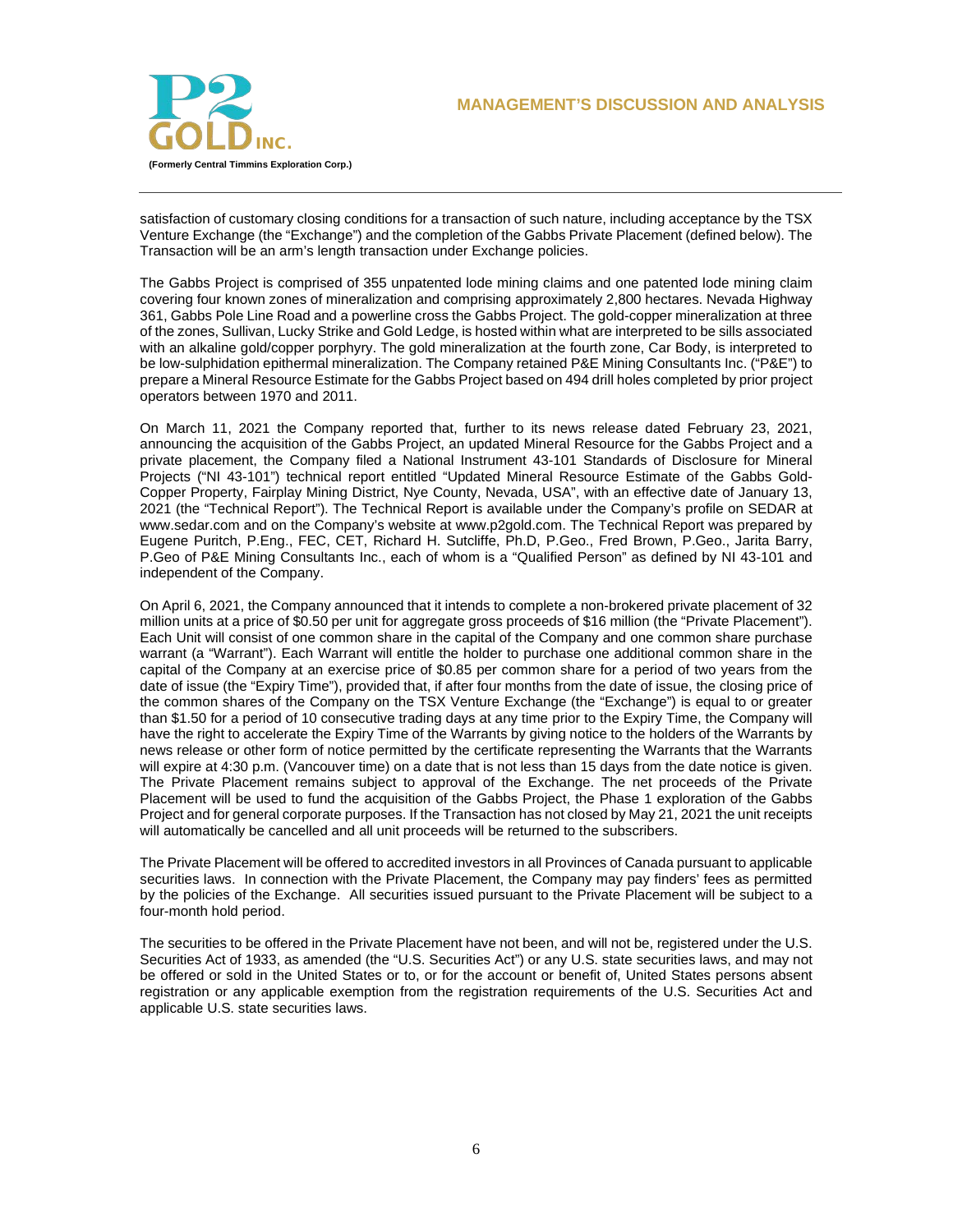

## **Acquisition, Exploration and Development Summary**

## **Silver Reef Property**

The Silver Reef Property covers an area of over 23,000 hectares approximately 85 kilometers north of Hazelton, BC and to the east of the Golden Triangle.

## *Acquisition Terms*

Under the terms of the Silver Reef Option Agreement, the Company can acquire up to a 70% interest in Silver Reef over a three-year option period by paying to the vendor:

- 1. \$50,000 (paid) and 200,000 shares in its capital on the signing of the agreement (issued);<br>2. \$200,000 and 200,000 shares in its capital on the first anniversary of the agreement: and
- 2. \$200,000 and 200,000 shares in its capital on the first anniversary of the agreement; and<br>3. \$500,000 and 800,000 shares in its capital on the second anniversary of the agreement.
- 3. \$500,000 and 800,000 shares in its capital on the second anniversary of the agreement.

To maintain the option, the Company is also required to incur exploration expenditures of \$250,000 before the first anniversary of the agreement (completed), \$750,000 of cumulative exploration expenditures by the second anniversary of the agreement (completed) and \$2 million of cumulative exploration expenditures by the third anniversary of the agreement. Following exercise of the option, the Company has the right for a period of 120 days to acquire the remaining 30% interest in Silver Reef, for a 100% total interest, on payment of \$7.5 million of which up to \$4 million may be paid in shares of the Company at its election. If the Company elects to not purchase the remaining 30% interest, the Company and the vendor shall form a joint venture, with the Company appointed the operator. During the first three years of the joint venture, the Company will fund the vendor's participating interest in the joint venture. If the vendor fails to sell its interest in the joint venture during such three-year period, the vendor's interest will convert to a 3% net smelter returns royalty, provided that the Company will have the opportunity to purchase the vendor's interest prior to such conversion for \$7.5 million.

### *Silver Reef Property Description*

Silver Reef is a new discovery where limited exploration was carried out prior to the Company's 2020 exploration program. The exploration target at Silver Reef is similar to the Coeur d'Alene district in Idaho, and more locally the historic and high-grade Silver Standard Mine located approximately 80 kilometers to the south. At Silver Reef, sulphide mineralization with quartz/carbonate veins and stockwork are associated with a regional shear zone that cuts through the alteration halo of a large granitic intrusive. At the time the Company optioned Silver Reef in June of 2020, a total of 51 rock grab samples have been collected on the property with the highest-grade grab sample yielding 1,892 grams per tonne silver, 2.01 grams per tonne gold, 4.46% lead, and 2.7% zinc from a massive sulphide vein subcrop. Grab samples are collected as niche samples of rock material of specific style or character of interest and are not necessarily representative of the mineralization hosted on the property.

The Company completed the 2020 Silver Reef exploration program in September, which consisted of airborne geophysics, a two phase drill program and prospecting and mapping. The Silver Reef Phase One exploration drill program, consisted of 10 holes totaling 1,315 meters. Eight of the drill holes targeted the Main Zone, with the remaining two holes targeting the Northwest Zone. Both zones host silver/gold/lead/zinc mineralization within and on the margins of graphitic shears that are proximal to an altered felsic dyke (*See news release September 29, 2020*).

The Phase Two exploration drill program consisted of four holes totaling 374 meters. Two of the drill holes targeted the Main Zone, with the other two holes targeting the Northwest Zone.*(See News Releases dated September 28, 2020, December 9, 2020 and December 10, 2020).*

Drilling demonstrated that the Main Zone and Northwest Zone structures are well defined with mineralization typical of silver deposits within the silver belt that runs from Idaho through British Columbia into Yukon. Select drill results include: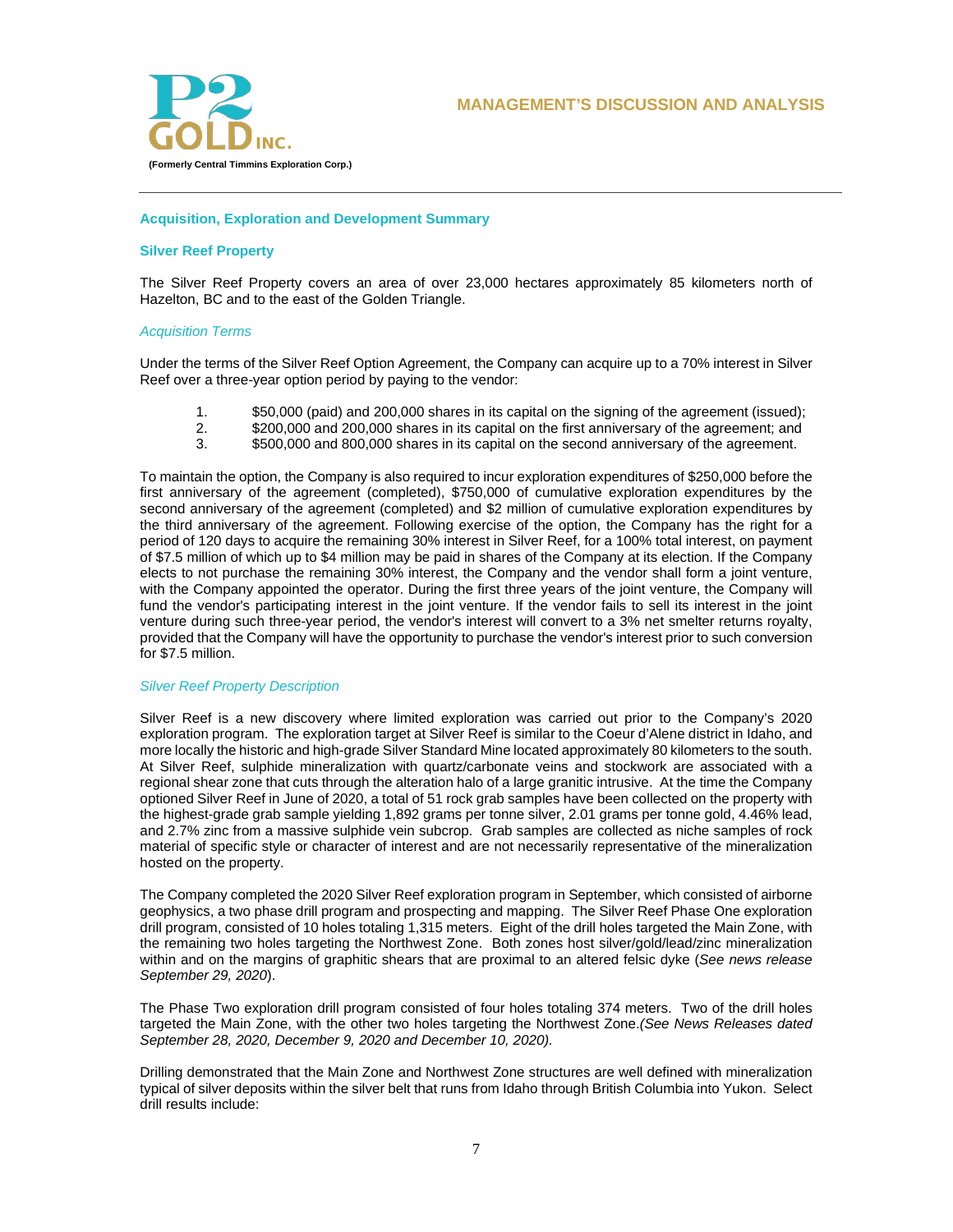

- Hole SR-004 (Main Zone) intersected 1.18 g/t gold, 521.0 g/t silver, 0.71% lead and 2.17% zinc over 0.5 meters within a 1.3 meter interval grading 0.93 g/t gold, 245.25 g/t silver, 0.33% lead and 0.98% zinc; and
- Hole SR-011 (Northwest Zone) intersected 0.55 g/t gold, 410.69 g/t silver, 2.38% lead and 3.18% zinc over 1.68 meters within a 7.49 meter interval grading 0.24 g/t gold, 188.5 g/t silver, 0.99% lead and 1.51% zinc.

Prospecting has shown that the Main Zone is now at least four kilometers long, and that the Northwest Zone is a separate, parallel trend that is at least two kilometers long. In addition, prospecting also identified several other showings between these two primary trends suggesting the property hosts a stacked system of multiple zones. This more than doubles the known strike extent of the mineralization, which remains open in all directions.

Amanda Tuck, P.Geo is the qualified person responsible for the Silver Reef Property and has reviewed, verified and approved the scientific and technical information.

## **BAM Property**

The BAM Property consists of ten mineral tenures that cover an area of over 8,100 hectares, located approximately 150 kilometers northwest of Stewart, BC. Highway 37 and the Northwest Transmission Line are approximately 35 kilometers to the east of the property, and the Galore Creek Project access road is 1.7 kilometers to the southeast.

## *Acquisition Terms*

Under the terms of the BAM Option Agreement, the Company can acquire up to a 70% interest in the BAM Property over a three year option period by paying to the vendor: \$60,000 (paid) and 200,000 shares in its capital (issued) on the signing of the agreement; \$150,000 and 200,000 shares in its capital on the first anniversary of the agreement; \$200,000 and 200,000 shares in its capital on the second anniversary of the agreement and \$550,000 and 800,000 shares in its capital on the third anniversary of the agreement.

To maintain the option, the Company is also required to incur exploration expenditures of \$150,000 before the first anniversary of the agreement (completed), \$400,000 of cumulative exploration expenditures by the second anniversary of the agreement (completed) and \$750,000 of cumulative exploration expenditures by the third anniversary of the agreement. Following exercise of the option, the Company has the right for a period of 120 days to acquire the remaining 30% interest in the BAM Property, for a 100% total interest, on payment of \$7.5 million of which up to \$4 million may be paid in shares of the Company at its election. If the Company elects to not purchase the remaining 30% interest, the Company and the vendor shall form a joint venture, with the Company appointed the operator.

During the first three years of the joint venture, the Company will fund the vendor's participating interest in the joint venture. If the vendor fails to sell its interest in the joint venture during such three-year period, the vendor's interest will convert to a 2% net smelter returns royalty ("NSR"), provided that the Company will have the opportunity to purchase the vendor's interest prior to such conversion for \$7.5 million. Following the conversion of the vendor's interest to a 2% NSR, the Company may purchase 1% of the the NSR for \$2,000,000 (inflation adjusted from 2020).

The vendor has also agreed to assign to the Company two claims that form part of the BAM Property for \$40,000 and a 2% NSR, 100% of which can be purchased by the Company for \$1,125,000 prior to commercial production on such claims and 1% of which can be purchased for \$300,000 (inflation adjusted from 2020) after commercial production is achieved on such claims.

## *BAM Property Description*

The BAM Property was discovered in the 1960s when regional exploration that was focused on copper mineralization resulted in the discovery of the Galore Creek deposit, approximately 35 kilometers to the west, and the Schaft Creek deposit, approximately 20 kilometers to the northwest; both deposits are large coppergold porphyry mineralizing systems. On the BAM Property, drilling in 1967 identified a sizeable area of copper mineralization with minor silver in a replacement zone hosted by brecciated Lower Permian limestone and dolomite.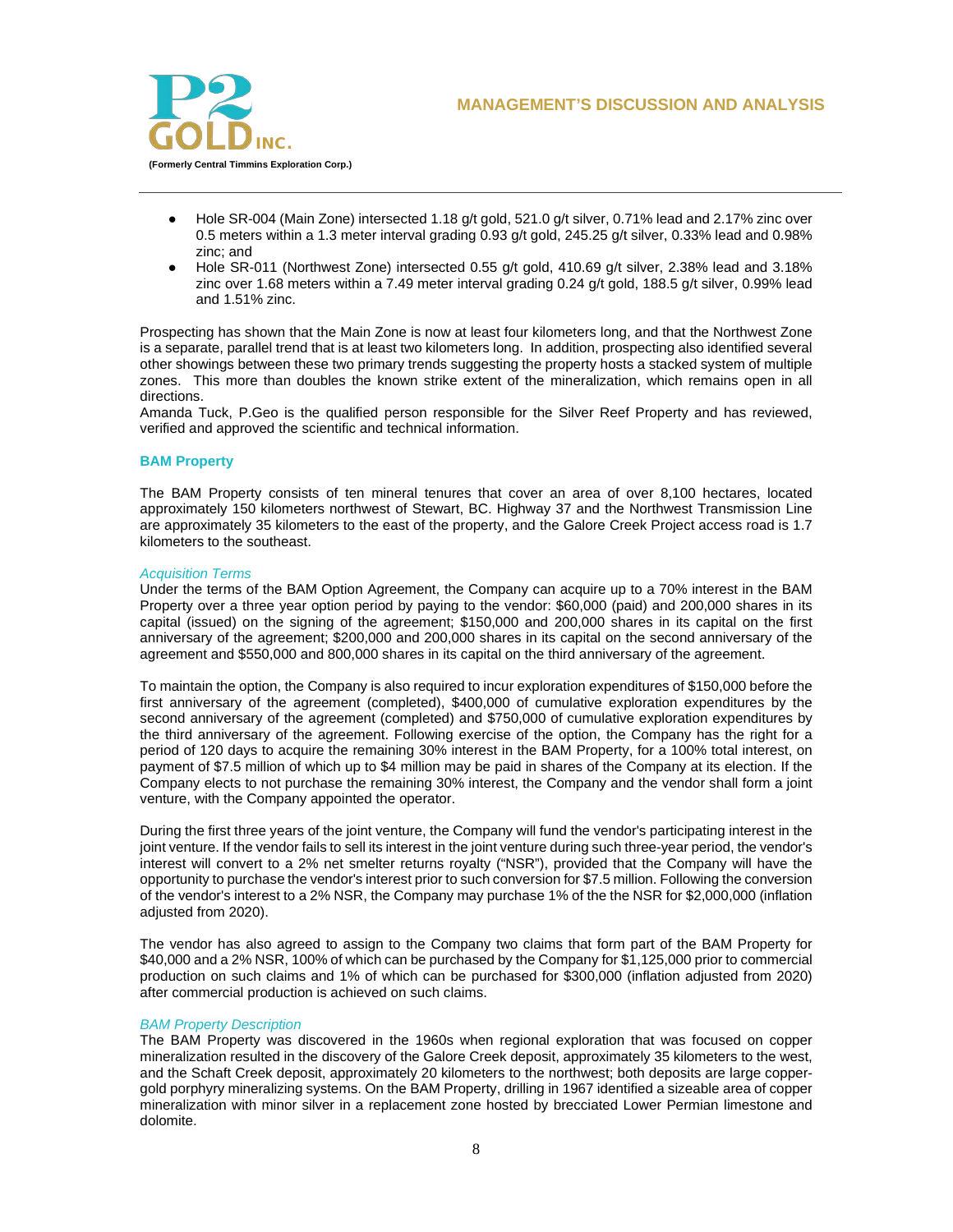

More recently, exploration efforts on the BAM Property have focused on gold. This work started in the mid-1980s when Radcliffe Resources discovered quartz veins that assayed up to 212 grams per tonne gold in grab samples, and when Chevron Canada Resources Limited collected channel samples from trenches that returned up to 7.4 grams per tonne gold over 19.3 meters. Sporadic work since that time has identified numerous other showings, several of which were drill tested and found to host discontinuous mineralized quartz veins.

A systematic exploration program of the BAM property was completed by the Company in September 2020, which included airborne and ground geophysical programs and a soil geochemical sampling, geologic mapping and prospecting program.

The soil geochemical sampling program defined a sinuous gold anomaly measuring approximately 3.6 kilometers long, originating at the newly-defined Monarch Gold Zone near the north end of the grid and passing through the historical Jan Copper Zone and ending at the historical BAM 10 Gold Zone in the south. The Monarch Gold Zone measures 1,100 meters by 600 meters and covers a hornfelsed calcareous sediment in contact with a granitic batholith. The zone is defined by numerous samples with greater than 25 ppb (0.025 g/t) gold, of which 16 samples assay greater than 500 ppb (0.50 g/t) gold with the highest sample assaying 5,730 ppb (5.73 g/t gold). These soil samples are considered very high-grade as gold soil anomalies are typically defined by soil samples with values in the 10 ppb (0.01 g/t) to 50 ppb (0.05 g/t) range. The zone also hosts highly anomalous values in arsenic, antimony, copper, mercury and tellurium that, in combination with the size and location of the anomaly, are indicative of a robust epithermal system.

The soil geochemical sampling program consisted of approximately 60-line kilometers of survey lines covering an area measuring 4.8 kilometers by 2.0 kilometers. The main survey lines were spaced at 200-meter centers running east-west, with shorter infill survey lines spaced at 100-meter centers locally covering areas with historical anomalies. Soil samples were collected every 50 meters along each of the survey lines. Approximately 1,100 samples were collected and assayed. *(See News Release dated October 8, 2020).*

The 2020 exploration program at the BAM Property also included airborne magnetic and radiometric surveys, a 15-kilometer IP geophysical survey and geological mapping and prospecting.

Amanda Tuck, P.Geo is the qualified person responsible for the BAM Property and has reviewed, verified and approved the scientific and technical information.

### **Todd Creek Property**

The Todd Creek Property covers an area of over 32,000 hectares and is located within the Golden Triangle, approximately 35 kilometers northeast of Stewart, BC and bordering the east side of Pretium Resources Inc.'s Bowser Claims. Highway 37A connecting Stewart to Highway 37 and the transmission line providing power to Stewart pass through the southern portion of the property.

### *Acquisition Terms*

Under the terms of the Todd Creek Option Agreement, the Company can acquire (the "First Option") up to a 51% interest in the Todd Creek Property over a five year option period by paying to ArcWest: \$100,000 (paid) and 200,000 shares in its capital on the signing of the agreement (issued); \$150,000 on the first anniversary of the agreement; \$200,000 on the second anniversary of the agreement; \$200,000 on the third anniversary of the agreement; \$250,000 on the fourth anniversary of the agreement and \$250,000 on the fifth anniversary of the agreement.

To maintain the option, the Company is also required to incur exploration expenditures of \$500,000 before the first anniversary of the agreement (with a minimum of 1,000 meters of drilling) (completed), \$3,000,000 of cumulative exploration expenditures by the second anniversary of the agreement, \$6,500,000 of cumulative exploration expenditures by the third anniversary of the agreement, \$10,000,000 of cumulative exploration expenditures by the fourth anniversary of the agreement and \$15,000,000 of cumulative exploration expenditures by the fifth anniversary of the agreement.

Following exercise of the First Option, the Company has the right for a period of 60 days to acquire (the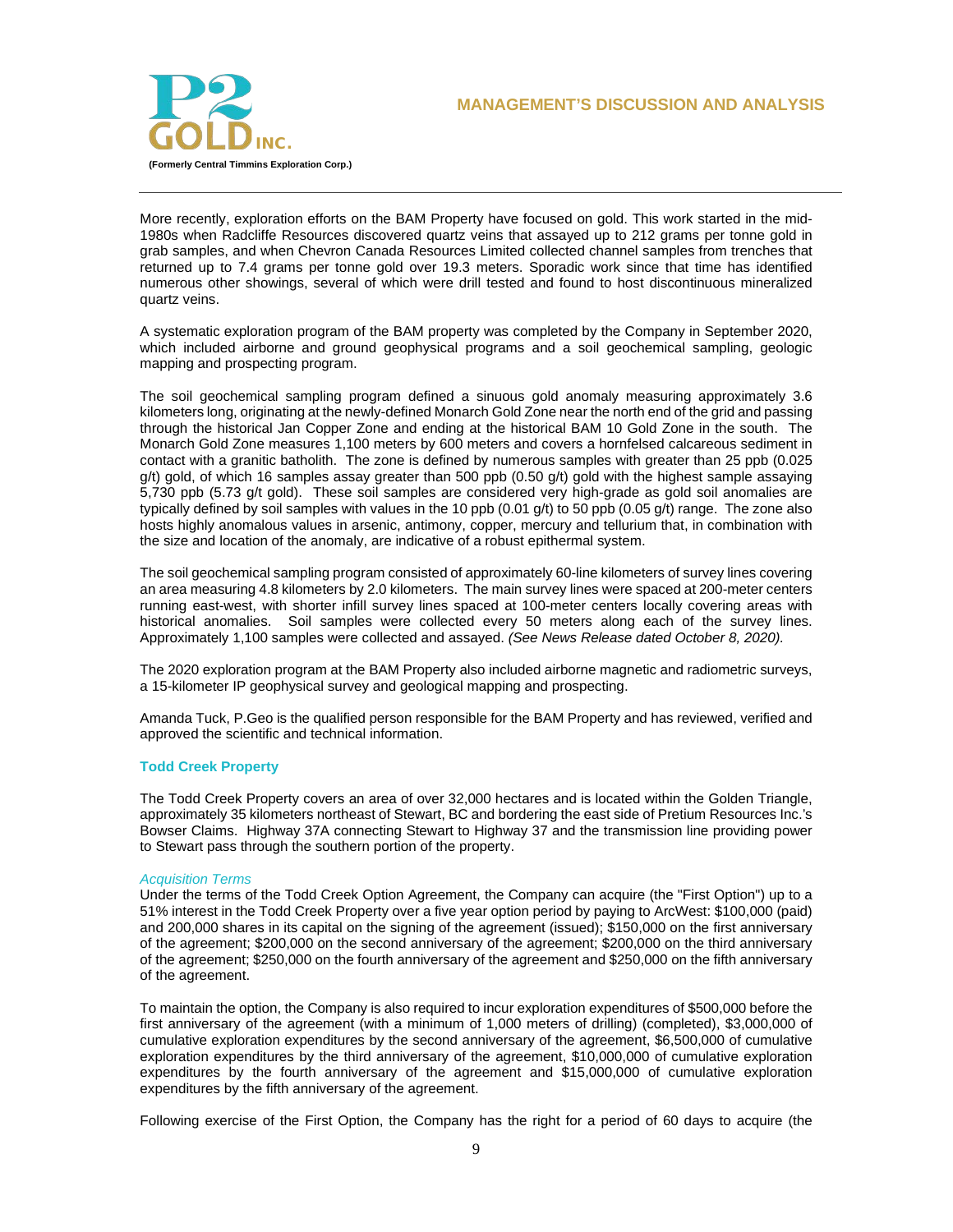

"Second Option") an additional 19% interest in the Todd Creek Property, for a 70% total interest, by completing a feasibility study within three years of the exercise of the First Option and paying to ArcWest \$250,000 on each anniversary of the exercise of the First Option until the feasibility study is completed. ArcWest has the right, at its election, to receive any payment from the Company as cash, common shares in the Company's capital, or a combination of 50% cash and 50% common shares in the Company's capital. If ArcWest elects to receive any payment in common shares in the Company's capital, the common shares will be priced at the Company's 30-day volume weighted average price.

On exercise of the Second Option (or the First Option, if the Company does not elect to increase its interest to 19%), the Company and ArcWest will form a joint venture, with the Company appointed the operator. Until commercial production is achieved on the property, the Company will fund the first \$100,000 of joint venture expenditures. If either party's joint venture interest is diluted to less than 10%, its joint venture interest will convert to a 2% net smelter returns royalty, one percent of which may be purchased by the other party for \$5,000,000 at any time. If a production decision is made by the joint venture to place the property into production, the Company will arrange project financing for the joint venture, the repayment of which shall be made out of cash flows from the property in priority to distributions to the joint venture participants.

## *Todd Creek Property Description*

The western side of the Todd Creek Property covers a 12-kilometer by 3-kilometer corridor of altered lower Jurassic volcanic rocks which host at least four zones of gold-copper mineralization, known as Fall Creek, Ice Creek, Yellow Bowl and South zones. These zones are found in the same stratigraphy that hosts the nearby Brucejack, Snowfield, and Goldstorm deposits. On the eastern side of the property, a zone of VMS mineralization has been discovered in the Iskut River formation, which is the same formation that hosts the Eskay Creek deposit.

Historically, Newmont Mining Corporation discovered epithermal copper-gold mineralization at the South zone in 1959. In the late 1980s, a joint venture led by Noranda drilled several zones on the property which returned significant gold mineralization. These intersections included 7.61 grams per tonne gold and 1.58% copper over 12.65 meters at the Fall Creek Zone, 2.73 grams per tonne gold and 0.59% copper over 13 meters at the Ice Creek Zone and 3.61 grams per tonne gold and 0.27% copper over 29.75 meters (including 6.91 grams per tonne gold and 0.36% copper over 8.15 meters) at the South Zone. Work by the Noranda joint venture defined a non-43-101 compliant historic gold resource reported by Hemlo Gold Mines Inc. (a joint venture member) in 1988. The Company believes these historic results are strong evidence of the excellent exploration potential of the Todd Creek Property and will form the basis to guide future exploration.

More recently, ArcWest focused on the Yellow Bowl Zone which covers a 4-kilometer-long gossan zone which hosts copper-gold mineralized intrusions, and magmatic-hydrothermal and hydrothermal breccias which have never been drill tested. ArcWest's initial 50 rock chip and grab samples at Yellow Bowl in 2018 averaged 0.68% copper (see ArcWest news release December 22, 2018). In addition, a phase one induced polarization survey outlined a significant chargeability anomaly underlying the mineralized zone (see ArcWest news release November 2, 2018).

The 2020 Todd Creek drill program consisted of three drill holes totaling 1,027 meters. Drill holes 1 and 2, totaling 802, meters targeted the Yellow Bowl Zone, a lenticular sericite-rich gossan measuring one kilometer by three kilometers which hosts numerous structurally- controlled copper and gold showings. Drill hole 3, 225 meters, tested a series of closely-spaced copper/gold showings in a zone located five kilometers southeast of Yellow Bowl.

Drilling demonstrated that mineralization identified on surface is hosted in veins that are well defined and remain open at depth, with copper and gold grades appearing to improve with depth, select results include:

- Hole TC-002 (Yellow Bowl Zone) intersected 1.48% copper, 0.04 g/t gold and 30.62 g/t silver over 1.2 meters within an 8.8-meter interval grading 0.53% copper, 0.01 g/t gold and 10.63 g/t silver; and
- Hole TC-002 (Yellow Bowl Zone) intersected 4.19% copper, 0.19 g/t gold and 4.90 g/t silver over 1.8 meters within a 3.3-meter interval grading 3.03% copper, 0.20 g/t gold and 7.15 g/t silver.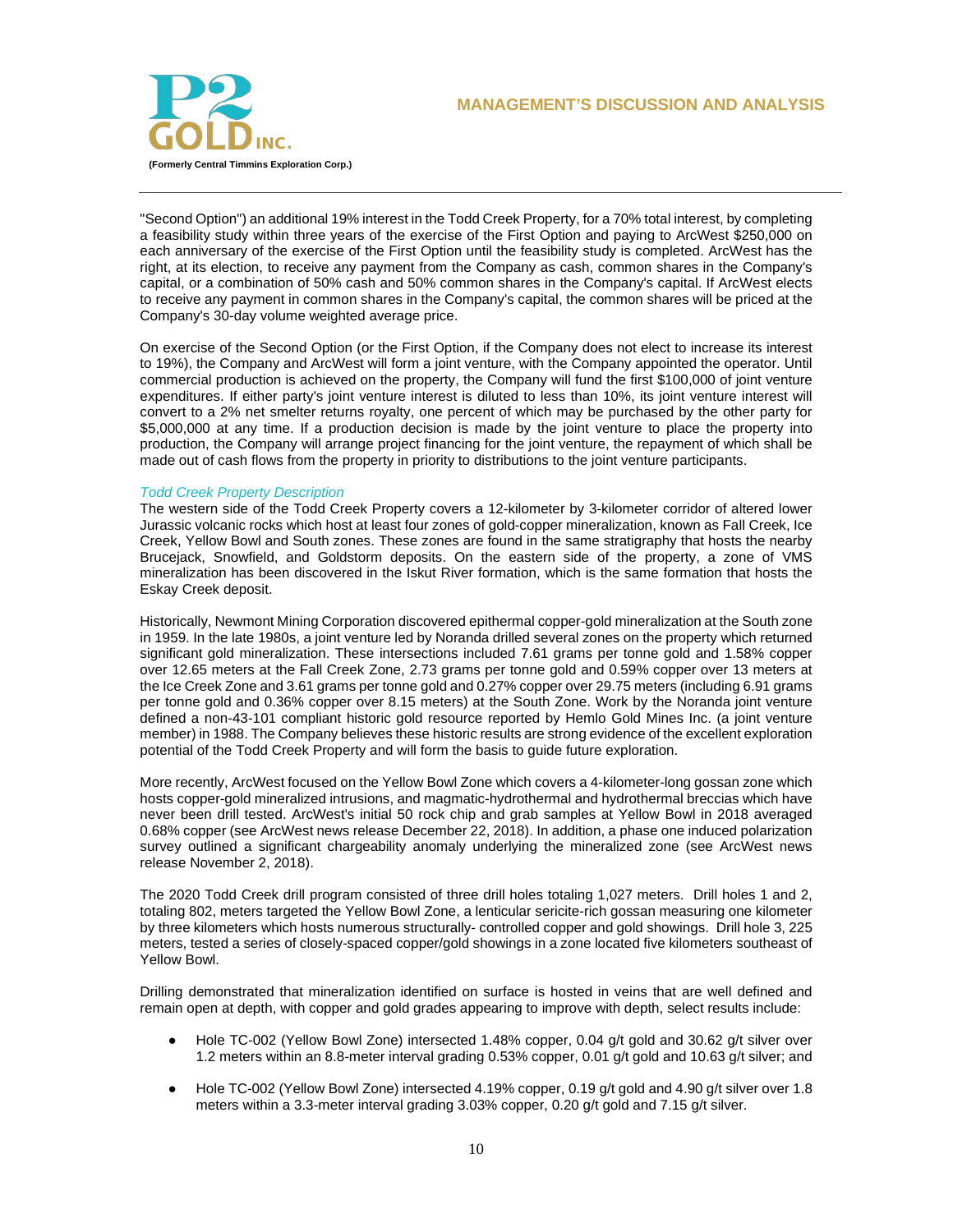

The 2020 exploration program at Todd Creek also included an airborne magnetic and radiometric survey over the northwest portion of the property and a satellite hyperspectral survey.

Amanda Tuck, P.Geo is the qualified person responsible for the Todd Creek Property and has reviewed, verified and approved the scientific and technical information.

## **Stockade Property**

The Stockade Property consists of 261 unpatented lode mining claims that cover an area of over 6,790 acres, located in Malheur County, Oregon approximately 85 kilometers southeast of Burns Oregon, or 150 kilometers southwest of Boise Idaho.

### *Acquisition Terms*

Under the terms of the Stockade Mineral Lease and Option Agreement, the Company has the right to use the property for exploration and mining for a minimum of 50 years provided it continues to make the following preproduction payments:

- 1. US\$20,000 (paid) and 100,000 common shares in the capital of the Company (issued) on signing the agreement (the "Effective Date");
- 2. US\$10,000 six-months after the Effective Date;
- 3. US\$10,000 12-months after the Effective Date;
- 4. US\$15,000 18-months after the Effective Date;
- 5. US\$15,000 24-months after the Effective Date; and
- 6. US\$25,000 30-months after the Effective Date and every six months thereafter.

The term of the agreement may continue after 50 years provided active mining operations are being conducted on the property.

To maintain the option, the Company is also required to incur minimum work expenditures on the property of US\$30,000 in the first year (completed) and a minimum of 2,000 meters of drilling in the second year. On achievement of production on the property, a production royalty of 2% of net smelter returns is payable on claims owned by BMR and 0.5% of net smelter returns is payable on third party claims and claims acquired within the area of influence, provided that a minimum production royalty of US\$25,000 is payable quarterly. On payment to BMR of US\$10,000,000 in any combination of preproduction payments, production royalties and minimum royalties, the production royalty on claims owned by BMR reduces to 1% and on third-party claims and claims acquired within the area of influence to 0.25%.

### *Stockade Property Background*

The Stockade Property was explored by BHP, Phelps Dodge and Placer Dome with only shallow drill holes targeting bulk tonnage potential in the 1980s and 90s. A NI 43-101 technical report compiling the historical field work and drill results is underway and an airborne geophysical program has been completed.

### **Lost Cabin Property**

The Lost Cabin Property consists of 106 unpatented lode mining claims that cover an area of over 2,190 acres, located in Lake County, Oregon.

### *Acquisition Terms*

Under the terms of the Lost Cabin Option Agreement, the Company has the right to use the Lost Cabin Property for exploration and mining for a minimum of 50 years provided it continues to make the following preproduction payments:

- 1. US\$5,000 (paid) and 100,000 Common Shares (issued) in the capital of the Company on signing the agreement:
- 2. US\$5,000 six-months after the Effective Date;
- 3. US\$10,000 12-months after the Effective Date;
- 4. US\$10,000 18-months after the Effective Date;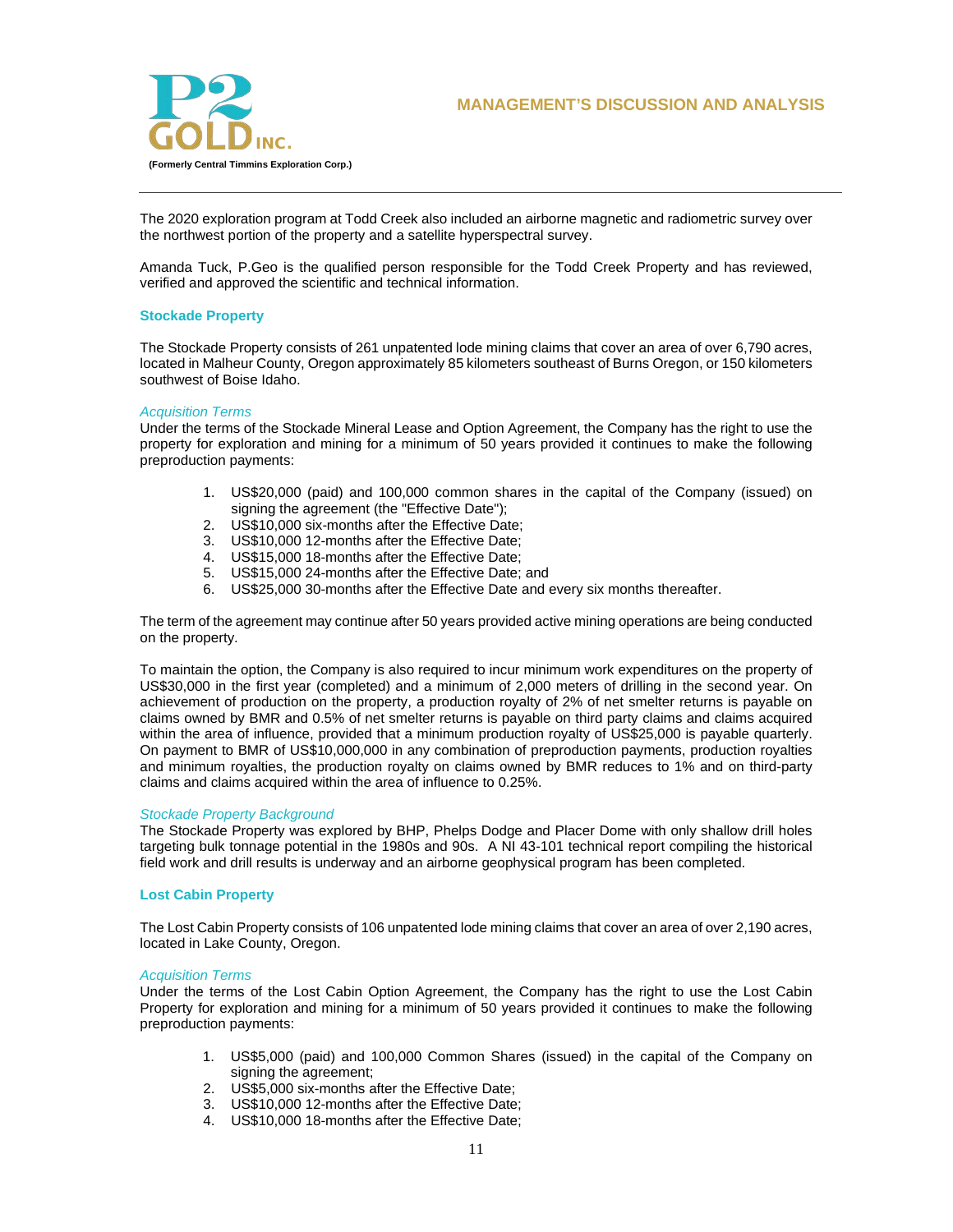

- 5. US\$15,000 24-months after the Effective Date; and
- 6. US\$20,000 30-months after the Effective Date and every six months thereafter.

The term of the Lost Cabin Option Agreement may continue after 50 years provided active mining operations are being conducted on the Lost Cabin Property.

To maintain the option, the Company is also required to incur minimum work expenditures on the Lost Cabin Property of US\$30,000 in the first year (completed) and a minimum of 2,000 meters of drilling in the second year. On achievement of production on the property, a production royalty of 2% of net smelter returns is payable on claims owned by La Cuesta and 0.5% of net smelter returns is payable on third party claims and claims acquired within the area of influence, provided that a minimum production royalty of US\$25,000 is payable quarterly. On payment to La Cuesta of US\$10,000,000 in any combination of preproduction payments, production royalties and minimum royalties, the production royalty on claims owned by La Cuesta reduces to 1% and on third-party claims and claims acquired within the area of influence to 0.25%.

### *Lost Cabin Property Background*

The property is located along a major-northwest-trending structural lineament and hydrothermal alteration associated with silicic volcanism, with limited exploration activities carried out to date. An airborne geophysical program has been completed.

## **Timmins Property**

As at December 31, 2020, the Company held a total of 653.5 (2019 – 653.5) claim and patented units totalling approximately 14,000 ha in the Porcupine Mining District ("The Timmins Project"), of which 77 (2019 – 77) are patented claims included in the Dayton Agreement, the Racetrack Agreement and the Goldstone Agreement, and  $576.5$  (2019 –  $576.5$ ) are unpatented claim units.

P2 Gold has broken down the Timmins Project into four distinct township projects: Deloro and Ogden are located on the south side of the Porcupine Destor Fault Zone ("PDFZ"); and Mountjoy and the Four Corners Project on the north side of the PDFZ (covering areas in Godfrey, Robb, Jamieson and Turnbull townships).

With the Company's exploration focus turned to British Columbia, Canada and the western United States, it has determined that the Timmins Project is non-core and decided to divest the Timmins Project. The Company has entered into an agreement with a private corporation for the sale of all of its interest in the Timmins Project, subject to the satisfaction of certain conditions.

### **Trends**

There are no unusual trends, events or uncertainties presently known or identifiable to management that are reasonably expected to have a material effect on the Company's business, financial condition or results of operations. The nature of the Company's business is demanding of capital for property acquisition costs, exploration and holding costs. The Company may stake ground as it becomes available for exploration and will drop claims from time to time if claims are deemed to have low potential for discovery. The Company intends to utilize cash on hand to meet its obligations and will continue to raise funds primarily by equity financings as necessary to augment this cash position as it does not have any operating cash flow.

## **Management and Consulting Fee Commitment**

The Company is committed to monthly payments under the terms of operating agreements for management and consulting fees and the office lease. The aggregate remaining payments per year are as follows:

| 2021 | 220,292 |
|------|---------|
| 2022 | 137.432 |
| 2023 | 140.784 |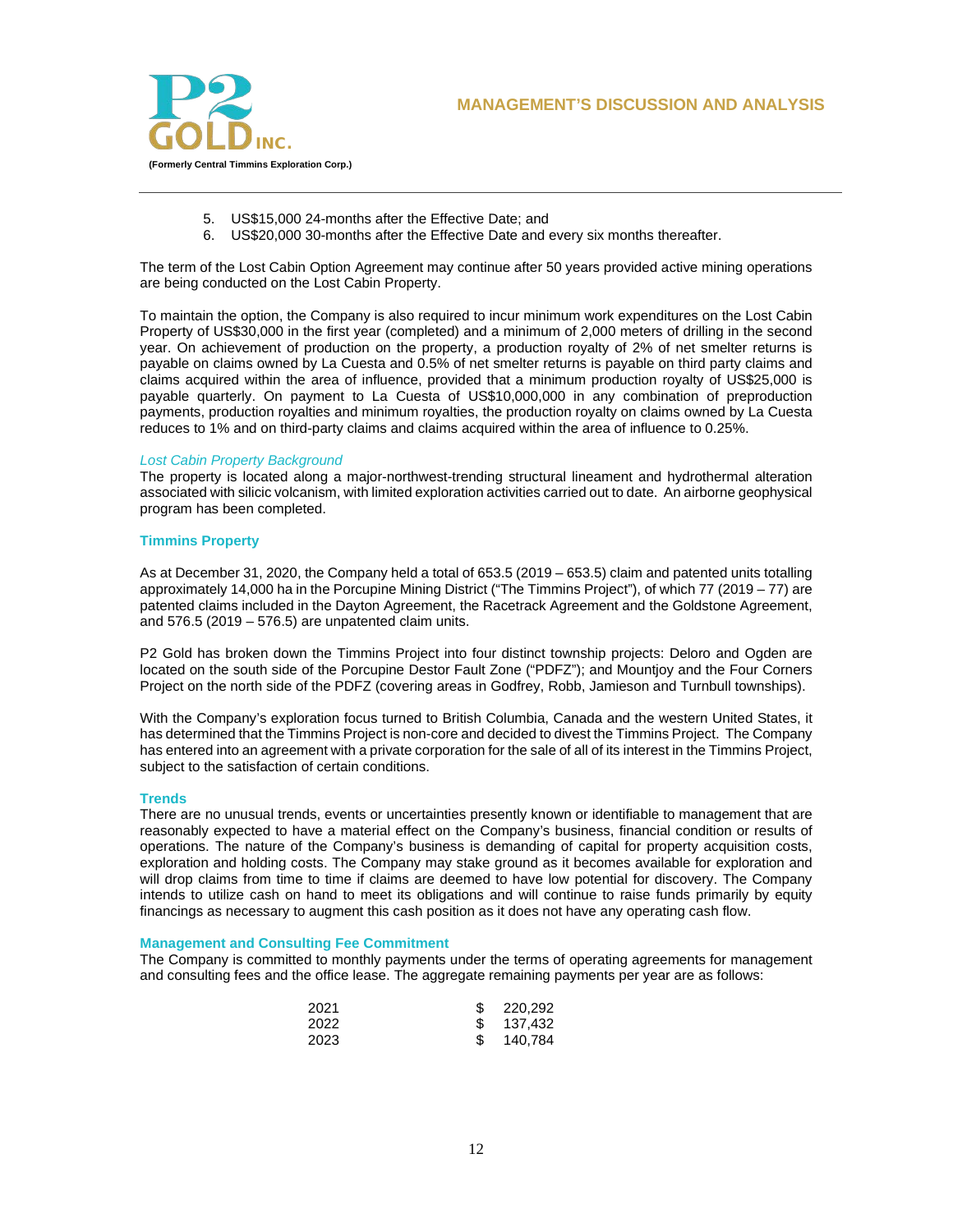

## **Use of Funds**

The Company will spend its available funds to further its stated business objectives. Specifically, the available funds will be spent on the process of acquiring precious metal exploration properties to explore and develop in British Columbia, Canada and the western United States. There may be circumstances where, for sound business reasons, a reallocation of funds may be necessary in order for the Company to achieve its stated business objectives.

## **Review of Operations**

### **Three Months Ended December, 2020 and 2019**

The Company had a net loss of \$1,078,073 or \$0.07 per share for the three months ended December 31, 2020, compared to \$122,012 or \$0.014 per share for the three months ended December 31, 2019. The Company has acquired precious metal exploration properties to explore and develop in British Columbia, Canada and the western United States and preliminary exploration and evaluation programs have commenced.

Professional fees were \$96,099 for the three months ended December 31, 2020 compared to \$116,351 for the three months ended December 31, 2019. Fees were lower in the current period mainly due to a decrease in legal fees and consulting fees and an increase in audit fees for the review of the interim financial statements. These fees were routine professional services such as legal advice, audit fees and contracting fees. These expenses are expected to continue to increase on a going forward basis as the Company becomes more active including raising additional funds.

General and administrative costs were \$102,957 for the three months ended December 31, 2020 compared to \$27,010 for the three months ended December 31, 2019. These expenses increased from the previous year due to an increase in insurance expenses and the rental of an office in the current year. These expenses will increase on a going forward basis as the Company becomes more active and starts to incur increased operating costs.

Shareholder information costs were \$74,995 for the three months ended December 31, 2020 compared to \$9,856 for the three months ended December 31, 2019. These expenses increased from the previous year period due to an increase in filing fees, transfer agent costs and the costs relating to the Annual and Special Shareholder Meeting. These expenses are expected to increase going forward as the Company becomes more active and starts to incur increased disclosure and filing costs.

Investor relations and travel costs were \$25,359 for the three months ended December 31, 2020 compared to \$3,910 for the three months ended December 31, 2019. The increase is due to increased project related travel expenses and attendance at virtual investor conferences during the current year period.

Total exploration and evaluation costs were \$786,656 for the three months ended December 31, 2020 compared to \$153,585 for the three months ended December 31, 2019. The Company has commenced exploration and evaluation on the properties acquired in British Columbia, Canada and the western United States after completing the strategic review and repositioning process.

### **Year ended December 31, 2020 and 2019**

The Company had a net loss of \$5,021,321 or \$0.26 per share for the year ended December 31, 2020, compared to \$1,304,631 or \$0.15 per share for the year ended December 31, 2019. The Company has acquired precious metal exploration properties to explore and develop in British Columbia, Canada and the western United States and preliminary exploration and evaluation programs have commenced.

Professional fees were \$291,570 for the year ended December 31, 2020 comparable to \$303,614 for the year ended December 31, 2019. These fees were routine professional services such as legal advice, audit fees and contracting fees. These expenses are expected to increase on a going forward basis as the Company becomes more active including raising additional funds.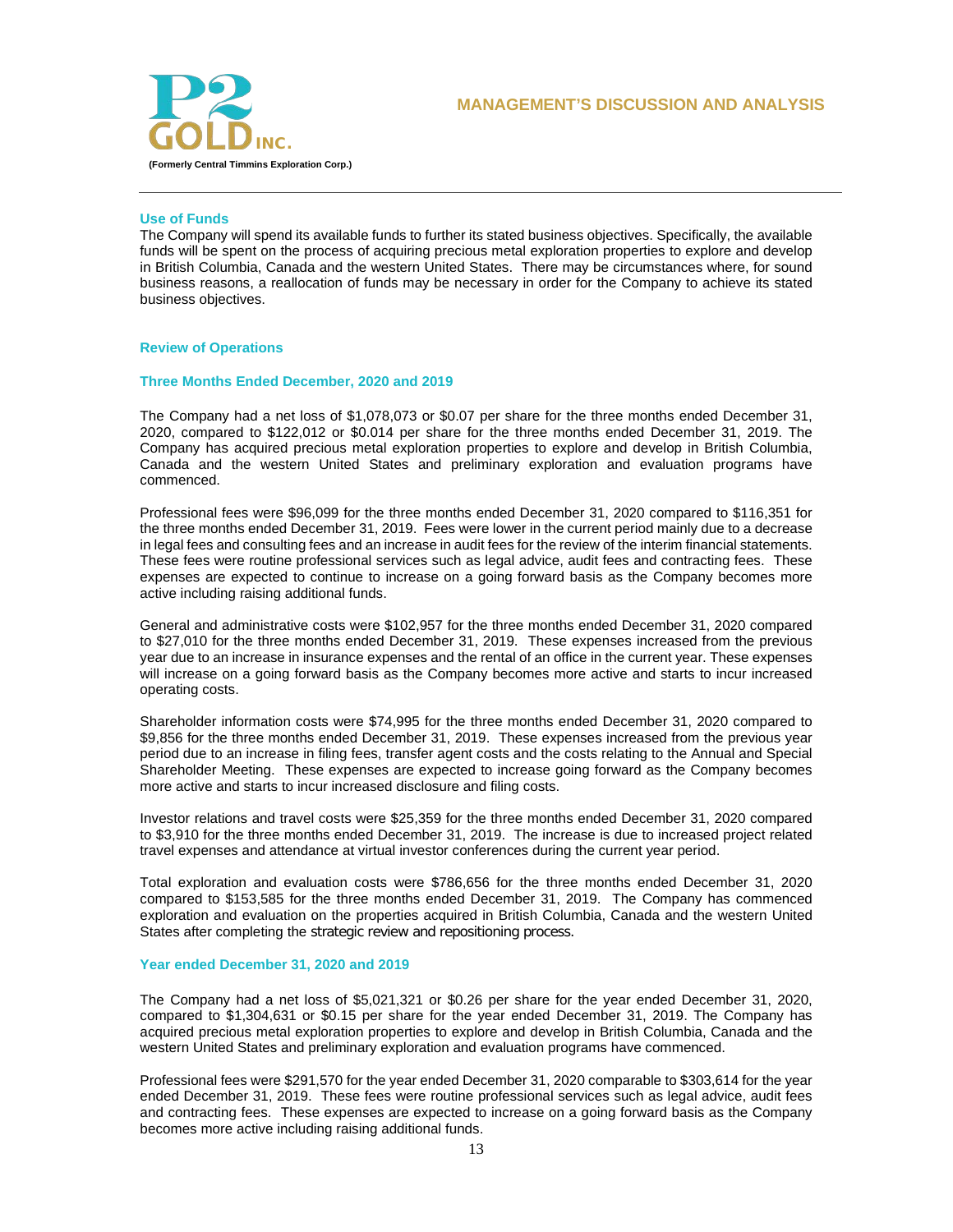

## General and administrative costs were \$139,666 for the year ended December 31, 2020 compared to \$72,243 for the year ended December 31, 2019. These expenses increased from the previous year due to an increase in insurance expenses and the rental of an office in Vancouver with rent remaining due for the Toronto office through the end of July in the current period. These expenses are expected increase on a going forward basis as the Company becomes more active and incurs increased operating costs.

Shareholder information costs were \$120,332 for the year ended December 31, 2020 compared to \$44,270 for the year ended December 31, 2019. These expenses increased from the previous year period due to an increase in filing fees, transfer agent costs and the costs relating to the Annual and Special Shareholder Meeting. These expenses are expected to increase on a going forward basis as the Company becomes more active and starts to incur increased disclosure and filing costs.

Investor relations and travel costs were \$47,056 for the year ended December 31, 2020 compared to \$83,657 for the year ended December 31, 2019. The decrease is due to reduced travel expenses and reduced investor relations consulting fees incurred during the current year period.

Total exploration and evaluation costs were \$3,918,523 for the year ended December 31, 2020 compared to \$1,223,863 for the year ended December 31, 2019. The Company has commenced exploration and evaluation on the properties acquired in British Columbia, Canada and the western United States after completing the strategic review and repositioning process.

|                               | Income (loss)                |               |                          |                             |
|-------------------------------|------------------------------|---------------|--------------------------|-----------------------------|
| <b>Three Months Ended</b>     | <b>Total Revenue</b><br>(\$) | Total<br>(\$) | <b>Per Share</b><br>(\$) | <b>Total Assets</b><br>(\$) |
| December 31, 2020             |                              | (1,078,073)   | (0.070)                  | 1,860,366                   |
| September 30, 2020 (restated) |                              | (3,428,945)   | (0.150)                  | 1,355,868                   |
| June 30, 2020                 |                              | (340,189)     | (0.020)                  | 643,271                     |
| March 31, 2020                |                              | (165, 114)    | (0.020)                  | 405,105                     |
| December 31, 2019             |                              | (122, 012)    | (0.014)                  | 664,435                     |
| September 30, 2019            |                              | (335, 363)    | (0.042)                  | 726,710                     |
| June 30, 2019                 |                              | (385, 360)    | (0.042)                  | 1,129,290                   |
| March 31, 2019                |                              | (461, 896)    | (0.054)                  | 1,843,541                   |
| December 31, 2018             | $\overline{\phantom{a}}$     | (549,088)     | (0.108)                  | 2,157,417                   |
| September 30, 2018            |                              | (172, 485)    | (0.036)                  | 209,796                     |
| June 30, 2018                 |                              | (207, 227)    | (0.042)                  | 431.805                     |

# **Selected Quarterly Financial Data**

## **Liquidity and Capital Resources**

The mineral properties of the Company are in the exploration and development stage and, as a result, the Company has no source of operating cash flow. The exploration and development of the Company's properties depends on the ability of the Company to obtain financing.

If the Company's exploration programs are successful, additional funds will be required to develop the Company's properties and to place them into commercial production. The only source of future funds presently available to the Company is through the issuance of share capital, or by the sale of an interest in any of its properties in whole or in part. The ability of the Company to arrange such financing or sale of an interest in the future will depend in part upon the prevailing market conditions as well as the business performance of the Company. There can be no assurance that the Company will be successful in its efforts to arrange additional financing, if needed, on terms satisfactory to the Company. If additional financing is raised through the issuance of shares, control of the Company may change and shareholders may experience dilution. If adequate financing is not available, the Company may be required to delay, reduce the scope of,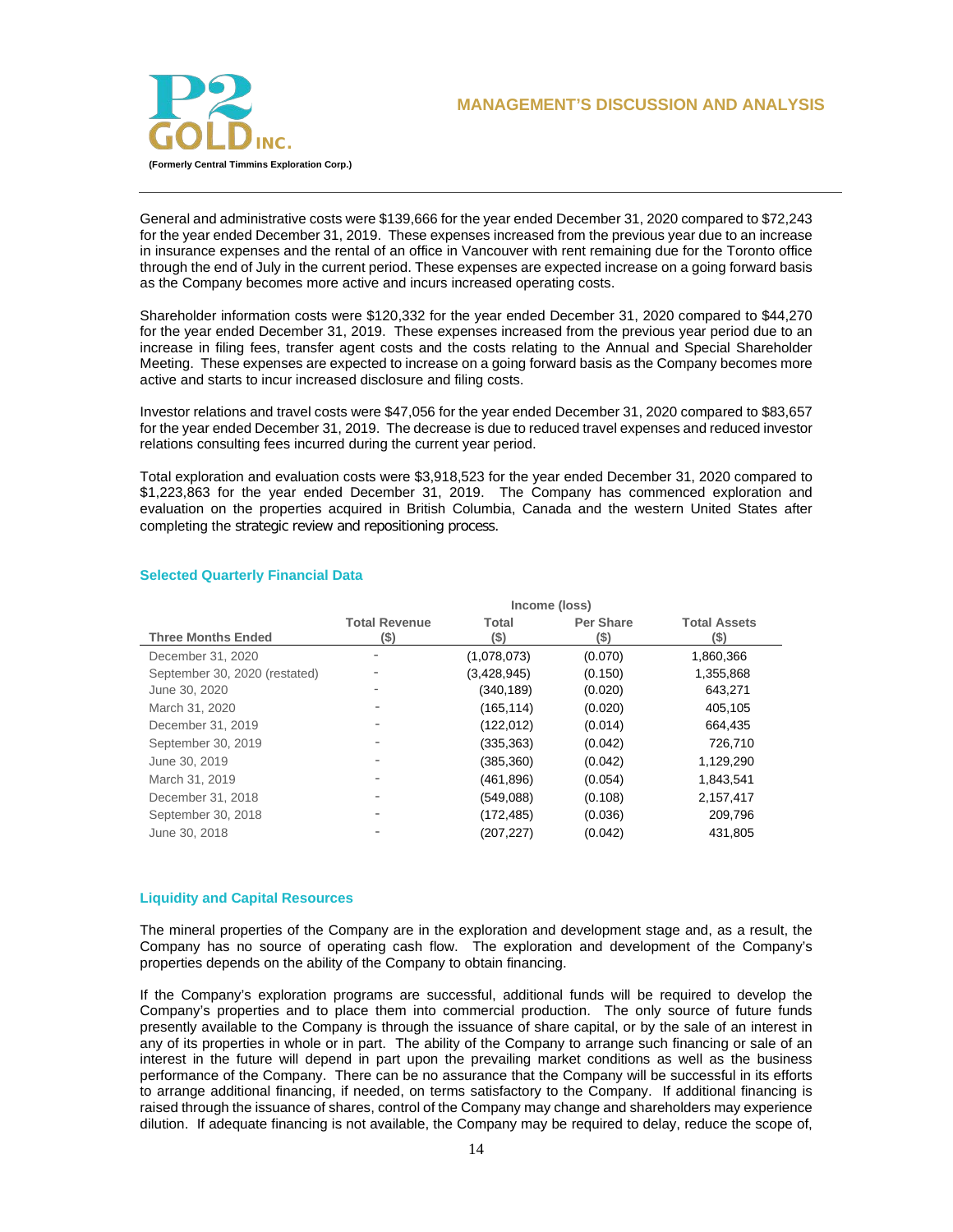

or eliminate one or more exploration activities or relinquish rights to certain of its interests. Failure to obtain additional financing on a timely basis could cause the Company to forfeit its interests in some or all of its properties and reduce or terminate its operations.

As at December 31, 2020, the Company had cash of \$1,634,964 (2019 - \$570,337) to settle current liabilities of \$118,007 (2019 - \$144,126). All of the Company's financial trade liabilities have contractual maturities of less than one year and are subject to normal trade terms.

As at December 31, 2020, the Company had working capital of \$1,742,359 (2019 - \$476,119). In order to meet its longer-term working capital needs and property exploration expenditures, the Company intends on securing additional financing to ensure that those obligations are properly discharged. As such, management believes that the Company will then have sufficient working capital to discharge its current and anticipated obligations for a minimum of one year. There can be no assurance that P2 Gold will be successful in its efforts to arrange additional financing on terms satisfactory to the Company. If additional financing is raised through the issuance of shares from the treasury of the Company, control of P2 Gold may change and shareholders may experience additional dilution. If adequate financing is not available or cannot be obtained on a timely basis, the Company may be required to delay, reduce the scope of, or eliminate one or more of its exploration activities or relinquish some or all of its rights to certain of its interests in mineral properties.

On April 16, 2020 the Company closed a non-brokered private placement of 10,000,000 common shares of the Company at a price of \$0.05 per share for aggregate gross proceeds of \$500,000.

On July 28, 2020 the Company announced the closing of a non-brokered private placement for gross proceeds of \$3.5 million.

On November 18, 2020 the Company closed a non-brokered private placement for gross proceeds of \$1.424 million.

### **Share Data**

As at December 31, 2020 there were 29,518,331 shares issued and outstanding and 8,176,666 warrants outstanding. As at April 9, 2021, there were 29,518,331 shares issued and outstanding and 8,176,666 warrants outstanding.

*Options* – As at December 31, 2020 there were 2,659,999 options outstanding at an average exercise price of \$0.482. As at April 9, 2021 there were 2,834,999 options outstanding at an average exercise price of \$0.484

*Warrants* - As at December 31, 2020 there were 8,176,666 warrants outstanding at an average exercise price of \$0.706. As at April 9, 2021 there were 8,176,666 warrants outstanding at an average exercise price of \$0.706.

#### **Transactions with Related Parties**

As at December 31, 2020, the trade and other payables balance includes related party amounts of \$12,870 (2019 - \$8,204). The related parties are directors and officers of the Company, an individual who is related to the former President and CEO of the Company and entities over which executive management and directors have control or significant influence. The amounts are for services rendered during the year and arose as a result of transactions entered into with the related parties in the ordinary course of business.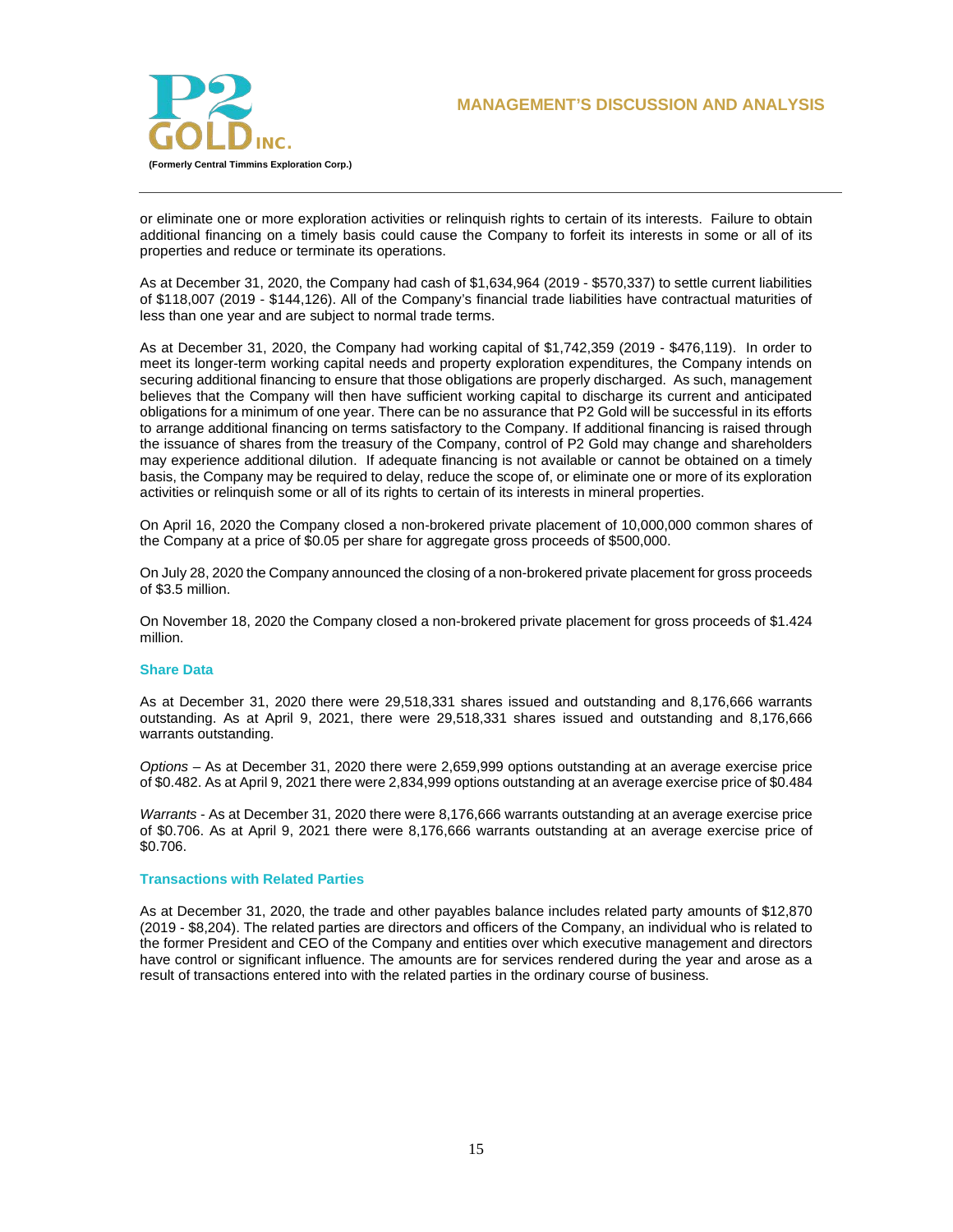

# Compensation of key management personnel of the Company

The remuneration of directors and other members of key management personnel during the year ended December 31, 2020 and 2019 were as follows:

|                                         | For year ended<br>December 31, |         |
|-----------------------------------------|--------------------------------|---------|
|                                         | 2020                           | 2019    |
|                                         | S                              | \$      |
| Management and consulting fees          | 75,842                         | 140,000 |
| Exploration and evaluation expenditures | 18,000                         | 72,000  |
| Share-based compensation                | 664,426                        | 141,820 |

## Other Information

Additional Disclosure for Venture Companies without Significant Revenue

The following is additional financial information for the period regarding the Company as required by National Instrument 51-102 – Continuous Disclosure Obligations, for TSX-V issuers.

|                                         | December 31, | December 31, |
|-----------------------------------------|--------------|--------------|
|                                         | 2020         | 2019         |
| Exploration and evaluation expenditures | 3.918.523    | 1,223,863    |
| Administrative expenses                 | 1.288.420    | 714.613      |
| Total assets                            | 1.860.366    | 664.435      |

| <b>Exploration and evaluation expenditures</b> | For the year ended<br>December 31, 2020<br><b>Expensed</b> | For the year ended<br>December 31, 2019<br><b>Expensed</b> |
|------------------------------------------------|------------------------------------------------------------|------------------------------------------------------------|
| Acquisition costs                              | \$<br>847,937                                              | \$<br>43,866                                               |
| Assays                                         | 184,605                                                    | 49,641                                                     |
| Drilling                                       | 647,266                                                    | 484,752                                                    |
| Geophysical and MMI Surveys                    | 598,038                                                    | 271,203                                                    |
| Helicopter                                     | 944,380                                                    |                                                            |
| Assessment reports                             | 36,440                                                     |                                                            |
| Technical Reports (NI 43-101)                  | 62,674                                                     |                                                            |
| Consulting                                     | 366,193                                                    | 209,236                                                    |
| Other exploration and evaluation expenditures  | 230,990                                                    | 165,165                                                    |
| Total exploration and evaluation expenditures  | \$<br>3,918,523                                            | \$<br>1,223,863                                            |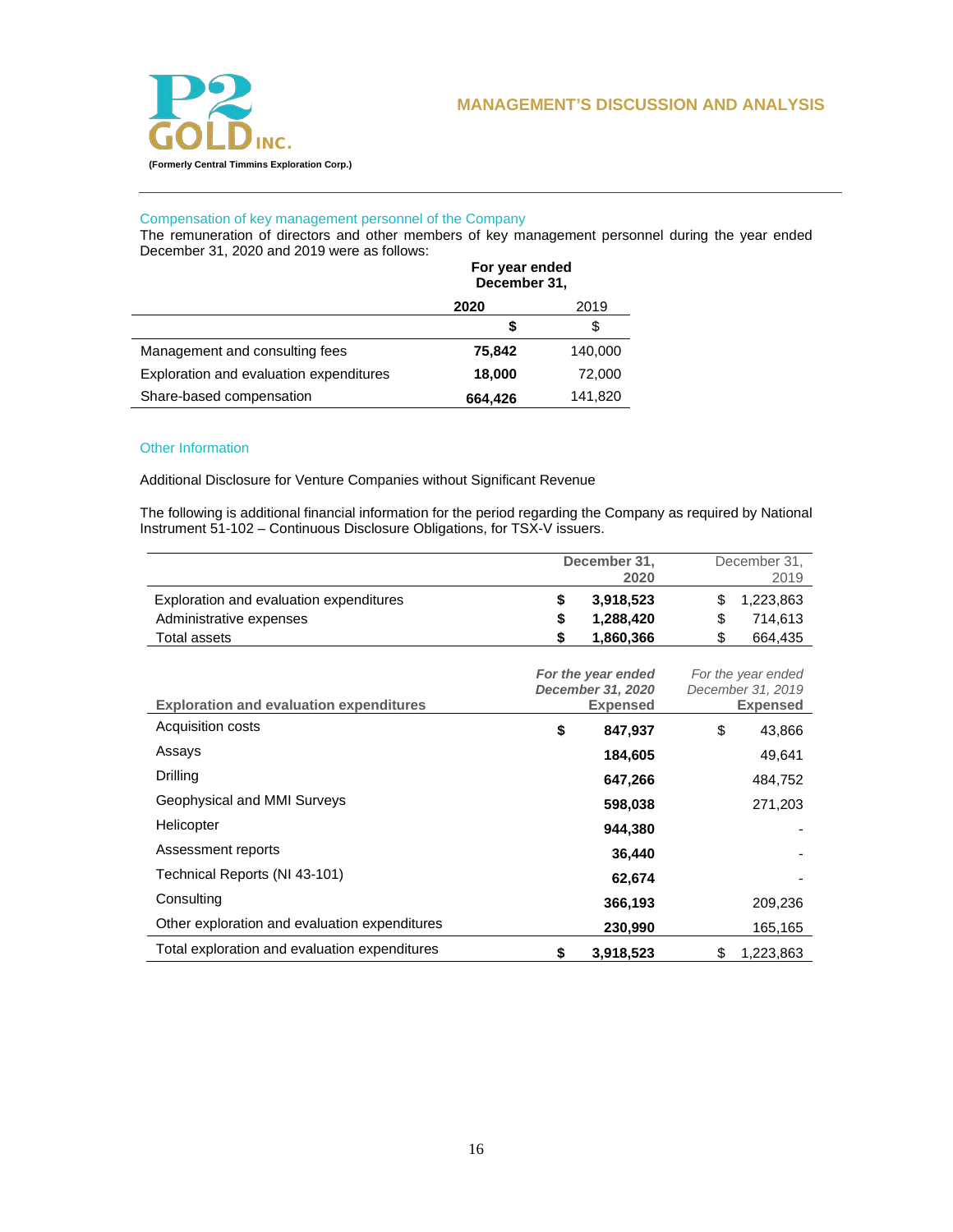

|                                      | For year ended           | For the year ended |
|--------------------------------------|--------------------------|--------------------|
| <b>Administrative Expenses</b>       | December 31, 2020        | December 31, 2019  |
| Interest income                      | \$<br>(4,012)            | \$<br>(9,727)      |
| General and administrative           | 139,666                  | 72,243             |
| Depreciation                         | 27,855                   | 47.931             |
| Part XII.6 tax                       |                          | 4,364              |
| Share-based payments                 | 664,426                  | 162,080            |
| Interest expense                     | 1,527                    | 6,181              |
| Professional fees                    | 291,570                  | 303,614            |
| Shareholder information              | 120,332                  | 44,270             |
| Investor relations and travel        | 47,056                   | 83,657             |
|                                      | \$<br>1,288,420          | \$<br>714.613      |
|                                      | As at                    | As at              |
| <b>Outstanding share data</b>        | <b>December 31, 2020</b> | December 31, 2019  |
| Issued and outstanding common shares | 29,518,331               | 8,558,331          |

\*On January 9, 2020 the Company consolidated its outstanding common shares on a 6:1 basis. All references to the number of shares and per share amounts have been retroactively restated to reflect the consolidation.

## **Dividends**

The Company has neither declared nor paid any dividends on its common shares. The Company intends to retain its earnings, if any, to finance growth and expand its operations and does not anticipate paying any dividends on its common shares in the foreseeable future.

## **ACCOUNTING CHANGES**

### **Critical Accounting Policies**

### **Going Concern**

The business of mining and exploring for minerals involves a high degree of risk and there can be no assurance that current exploration programs will result in profitable mining operations. The recoverability of the carrying value of interest in mineral properties and the Company's continued existence is dependent upon the preservation of its interest in the underlying properties, the discovery of economically recoverable mineral resources and reserves, the achievement of profitable operations, or the ability of the Company to raise additional financing, if necessary, or alternatively upon the Company's ability to dispose of its interests on an advantageous basis. Changes in future conditions could require material write-downs to the carrying values.

The Company has historically relied on equity financing to raise capital and future raises may be impacted by the current global situation and economic uncertainties. Management has considered how these conditions may impact the Company's viability given its current capital structure and considers that until the outcome of financing activities is known there is significant doubt about the Company's ability to continue as a going concern.

Although the Company has taken steps to verify title to the properties on which it is conducting exploration and in which it has an interest, in accordance with industry standards for the current stage of exploration of such properties, these procedures do not guarantee the Company's title. Property title may be subject to unregistered prior agreements, aboriginal claims, unregistered claims, and non-compliance with regulatory and environmental requirements.

Management plans to secure the necessary financing through the issuance of new equity or debt instruments, and/or by entering into joint venture arrangements. Nevertheless, there is no guarantee that these initiatives will be successful.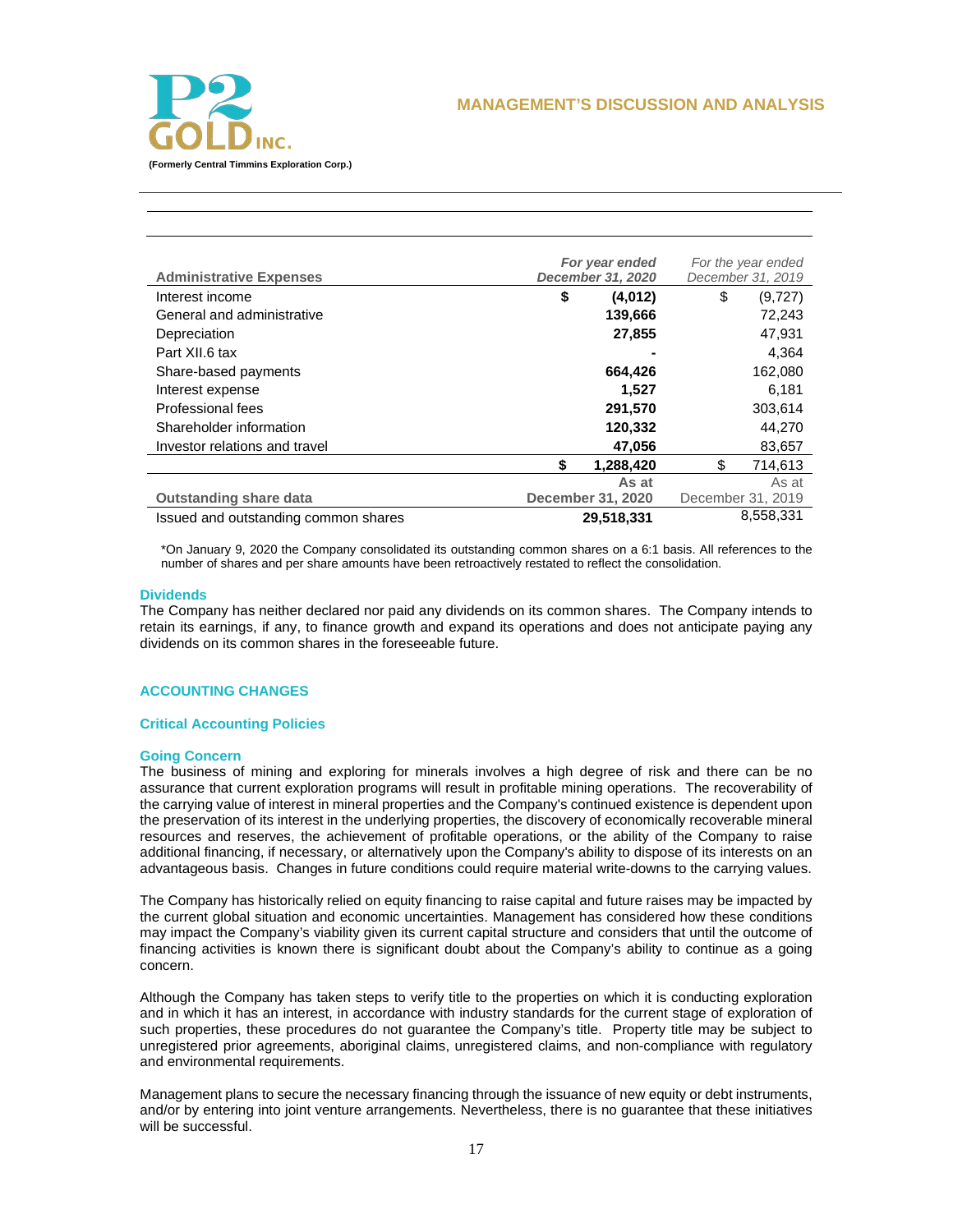



The Company will require substantial additional funds to further explore and, if warranted, develop its exploration properties. The Company has limited financial resources and no current source of recurring revenue, and there is no assurance that additional funding will be available to the Company to carry out the completion of its planned exploration activities. There can be no assurance that the Company will be able to obtain adequate financing in the future or that the terms of such financing will be favourable. Failure to obtain such additional financing could result in the delay or indefinite postponement of further exploration and property development. The terms of any additional financing obtained by the Company could result in substantial dilution to the shareholders of the Company.

## **Financial Risk Factors**

### **Financial Instruments**

The Company classifies financial instrument fair values in a hierarchy comprising three levels reflecting the significance of the inputs used in making the measurements, described as follows:

Level 1: Valuations based on quoted prices (unadjusted) in active markets for identical assets or liabilities;

Level 2: Valuations based on directly or indirectly observable inputs in active markets for similar assets or liabilities, other than Level 1 prices, such as quoted interest or currency exchange rates; and

Level 3: Valuations based on significant inputs that are not derived from observable market data, such as discounted cash flow methodologies based on internal cash flow forecasts.

Cash is classified as level 1.

The following table summarizes the classification and measurement under IFRS 9 for each financial instrument:

| <b>Classification</b>    | <b>IFRS9</b>          |
|--------------------------|-----------------------|
| Cash                     | <b>Amortized Cost</b> |
| Trade and other payables | <b>Amortized Cost</b> |

### **Risks**

A summary of the Company's risk exposures as it relates to financial instruments are reflected below:

### **(i)Credit Risk**

Credit risk is the risk of loss associated with a counter-party's inability to fulfill its payment. The Company's credit risk is primarily attributable to cash and receivables and other assets included in current assets. The Company has no material concentration of credit risk arising from operations. Cash consists of bank deposits, which are held by a Canadian chartered bank, and management believes the risk of loss is remote. The Company's receivables and other assets are normally collected within a 60-90 day period. The Company has not experienced any significant collection issues to December 31, 2020.

The Company's maximum exposure to credit risk as at December 31, 2020 is the carrying value of cash.

### **(ii) Liquidity Risk**

The Company's approach to managing liquidity risk is to ensure that it will have sufficient liquidity to meet liabilities when due and ensuring an adequate supply of funds to enable the Company to carry out its intended programs. As at December 31, 2020, the Company had a cash balance of \$1,634,964 (2019 - \$570,337) to settle current liabilities of \$118,007 (December 31, 2019 - \$144,126). All of the Company's financial trade liabilities have contractual maturities of less than one year and are subject to normal trade terms. Working capital for the Company as at December 31, 2020 was \$1,742,359 (2019 - \$476,119).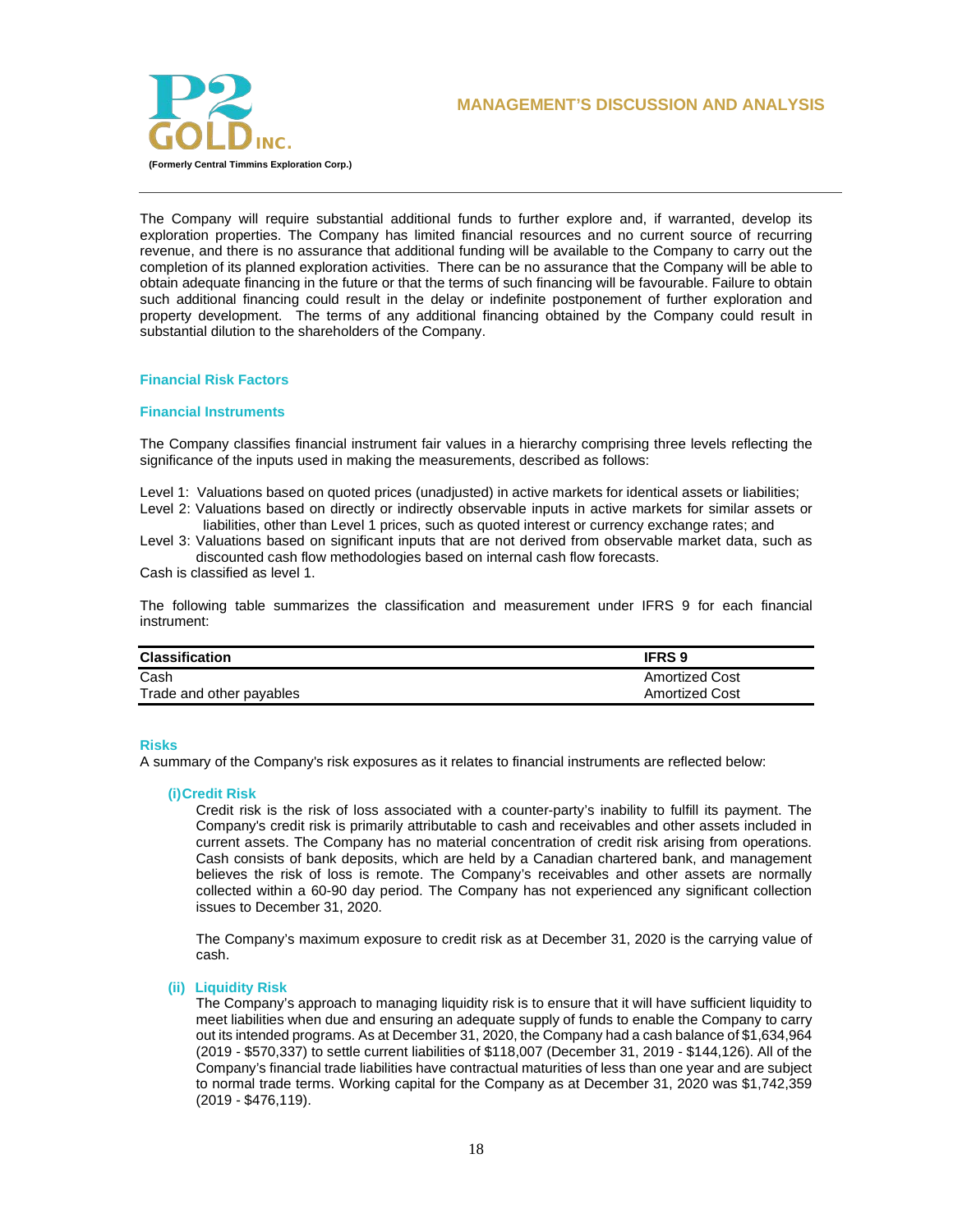

## **Critical Accounting Estimates**

The preparation of financial statements in conformity with IFRS requires management to make judgments and estimates and form assumptions that affect the reported amounts of assets and liabilities at the date of the financial statements and reported amounts of revenues and expenses during the reporting period. On an ongoing basis, management evaluates its judgments and estimates in relation to assets, liabilities, revenue and expenses. Management uses historical experience and various other factors it believes to be reasonable under the given circumstances as the basis for its judgments and estimates. Actual outcomes may differ from these estimates under different assumptions and conditions.

The most significant estimates and judgments relate to, but are not limited to, the following:

• the calculation of the fair value of share-based payments requires the use of estimates of inputs in the Black-Scholes option pricing valuation model;

## **Industry Risks**

The Company is subject to numerous risk factors that may affect its business prospects in the future. These include risks inherent to exploration, development and operating companies, dependence on key personnel, commodity prices, and availability of capital, environmental and permitting risks, acquisition risks, competition and potential risks relating to land titles.

There are certain risk factors that could have material effects on the Company that are not quantifiable at present due to the nature of the Company's industry segment and other considerations.

#### *Additional Capital*

The exploration and development activities of the Company may require substantial additional financing. Failure to obtain sufficient financing may result in delaying or indefinite postponement of exploration and development of any of the Company's properties. There can be no assurance that additional capital or other types of financing will be available if needed or that, if available, the terms of such financings will be favourable to the Company. In addition, low commodity prices may affect the Company's ability to obtain financing.

#### *Exploration Development and Operating Risk*

Mineral exploration involves many risks, which even a combination of experience, knowledge and careful evaluation may not be able to overcome. Operations in which the Company has a direct or indirect interest will be subject to all the hazards and risks normally incidental to exploration and development, any of which could result in work stoppages, damage to property, and possible environmental damage. None of the properties in which the Company has an interest have a known body of commercial ore. Development of the Company's mineral properties will follow upon obtaining satisfactory exploration results. Mineral exploration and development involve a high degree of risk and few properties that are explored are ultimately developed into producing mines. There is no assurance that the Company's mineral exploration and development activities will result in any discoveries of commercially viable bodies of ore. The long-term profitability of the Company's operations will be in part directly related to the cost and success of its exploration programs, which may be affected by a number of factors. Substantial expenditures are required to establish mineral resources and reserves through drilling, to develop process flow sheets, to extract the metal from the resources and, in the case of new properties, to develop the mining and processing facilities and infrastructure at any site chosen for mining. Although substantial benefits may be derived from the discovery of a major mineralized deposit, no assurance can be given that minerals will be discovered in sufficient quantities to justify commercial operations or that the funds required for development can be obtained on a timely basis.

### *Business Risk*

The success of the operations and activities of P2 Gold is dependent to a significant extent on the efforts and abilities of its management, outside contractors, experts and other advisors. Investors must be willing to rely to a significant degree on management's discretion and judgment, as well as the expertise and competence of the outside contractors, experts and other advisors. The Company does not have a formal program in place for succession of management and training of management. The loss of one or more of the key employees or contractors, if not replaced on a timely basis, could adversely affect the Company's operations and financial performance.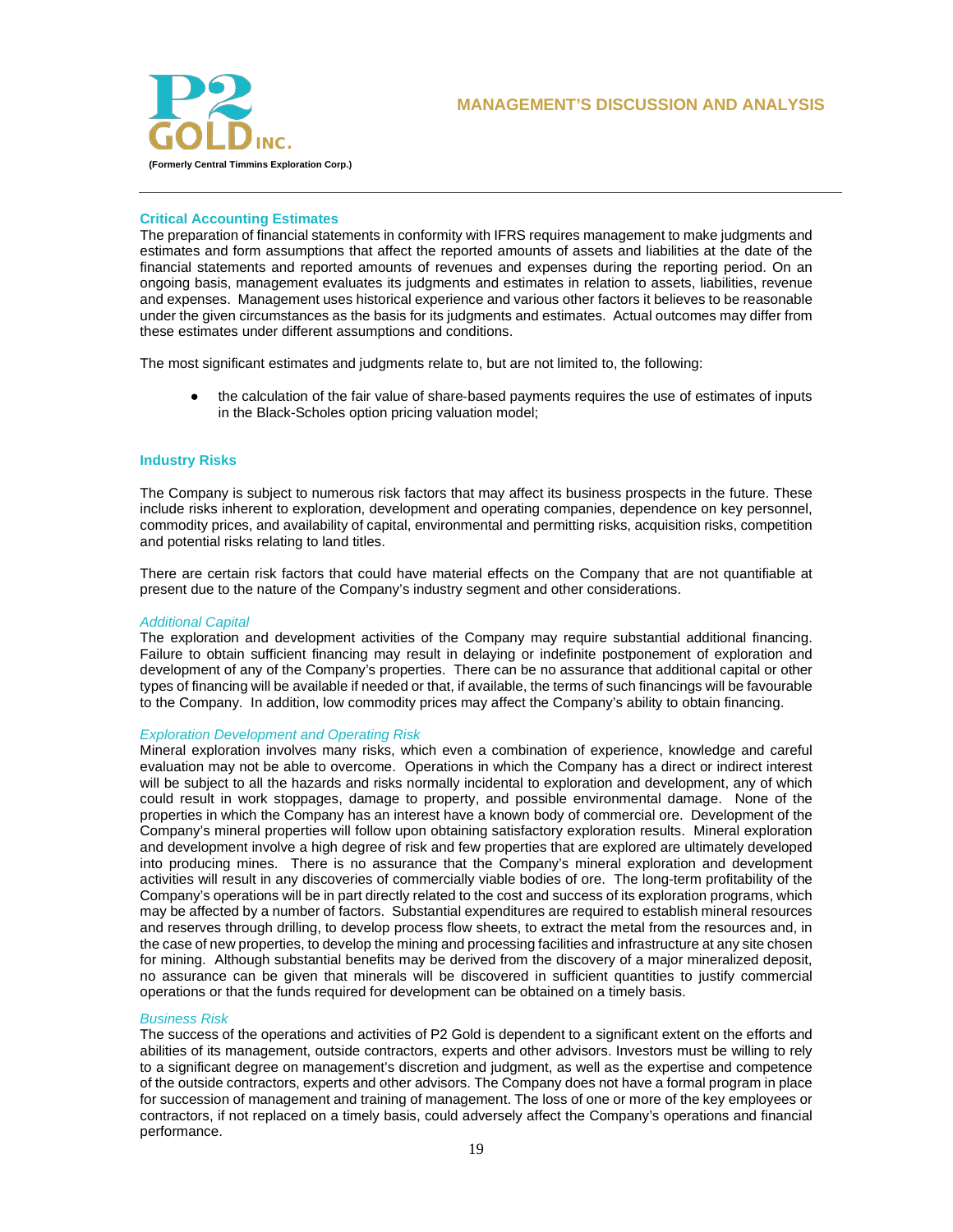



## *Commodity Prices*

The price of the Company's common shares, its financial results, and exploration and development activities have been, or may in the future be, adversely affected by declines in the price of gold and/or other metals. Gold prices fluctuate widely and are affected by numerous factors beyond the Company's control such as the sale or purchase of commodities by various central banks, financial institutions, expectations of inflation or deflation, currency exchange fluctuations, interest rates, global or regional consumptive patterns, international supply and demand, speculative activities and increased production due to new project developments, improved production methods and international economic and political trends. The Company's revenues, if any, are expected to be in large part derived from mining, precious and base metals or interests related thereto. The effect of these factors on the price of metals, and therefore the economic viability of any of the Company's exploration projects, cannot accurately be predicted.

### *Environmental and Permitting*

All phases of the Company's operations are subject to environmental regulation in the various jurisdictions in which it operates. These regulations, among other things, mandate the maintenance of air and water quality standards, land reclamation, transportation, storage and disposal of hazardous waste. Environmental legislation is evolving in a manner which will require stricter standards and enforcement, increased fines and penalties for non-compliance, more stringent environmental assessments of proposed projects and a heightened degree of responsibility for companies and their officers, directors, and employees. There is no assurance that future changes in environmental regulation, if any, will not adversely affect the Company's operations.

To the Company's knowledge, there are no liabilities to date which relate to environmental risks or hazards with the exception of certain potential liabilities associated with the Faymar Mine property.

The Company is the owner of the Faymar Mine property in Timmins, Ontario. The Ontario Ministry of Energy Northern Development and Mines ("ENDM") requires the Company to establish rehabilitation measures to restrict access to the area of the Faymar Mine crown pillar. The Company is preparing a rehabilitation plan to restrict access to the area of the Faymar Mine crown pillar, which will be submitted to ENDM for approval prior to implementation. The Company does not anticipate the costs associated with the rehabilitation plan to be material. The Faymar Mine property is not material to the Company and the Company does not anticipate incurring any expenditures in respect of the property other than as required by the ENDM. The Company has entered into an agreement with a private corporation for the sale of all of its interest in the Timmins Project, subject to the satisfaction of certain conditions.

### *Risks Related to Environmental, Mining and Other Regulations*

P2 Gold and its prospective customers are subject to extensive environmental, health and safety regulations that impose, and will continue to impose, significant costs and liabilities. In addition, future regulations, or more stringent enforcement of existing regulations, could increase those costs and liabilities, which could adversely affect the Company's results of operations.

### *Acquisition*

The Company uses its best judgment to acquire mineral properties for exploration and development. In pursuit of such opportunities, the Company may fail to select appropriate acquisition candidates or negotiate acceptable agreements, including arrangements to finance the acquisitions and development, or integrate such opportunity and their personnel with the Company. P2 Gold cannot assure that it can complete any acquisition that it pursues, or is currently pursuing, on favourable terms, or that any acquisition completed will ultimately benefit the Company. The Company's management and directors have experience globally, thus, potential acquisitions may be outside of Canada.

### *Competition*

The mining industry is intensely competitive in all of its phases, and the Company competes with many companies possessing greater financial resources and technical facilities than itself. Competition in the mining business could adversely affect the Company's ability to acquire suitable producing properties or prospective properties for mineral exploration and development in the future.